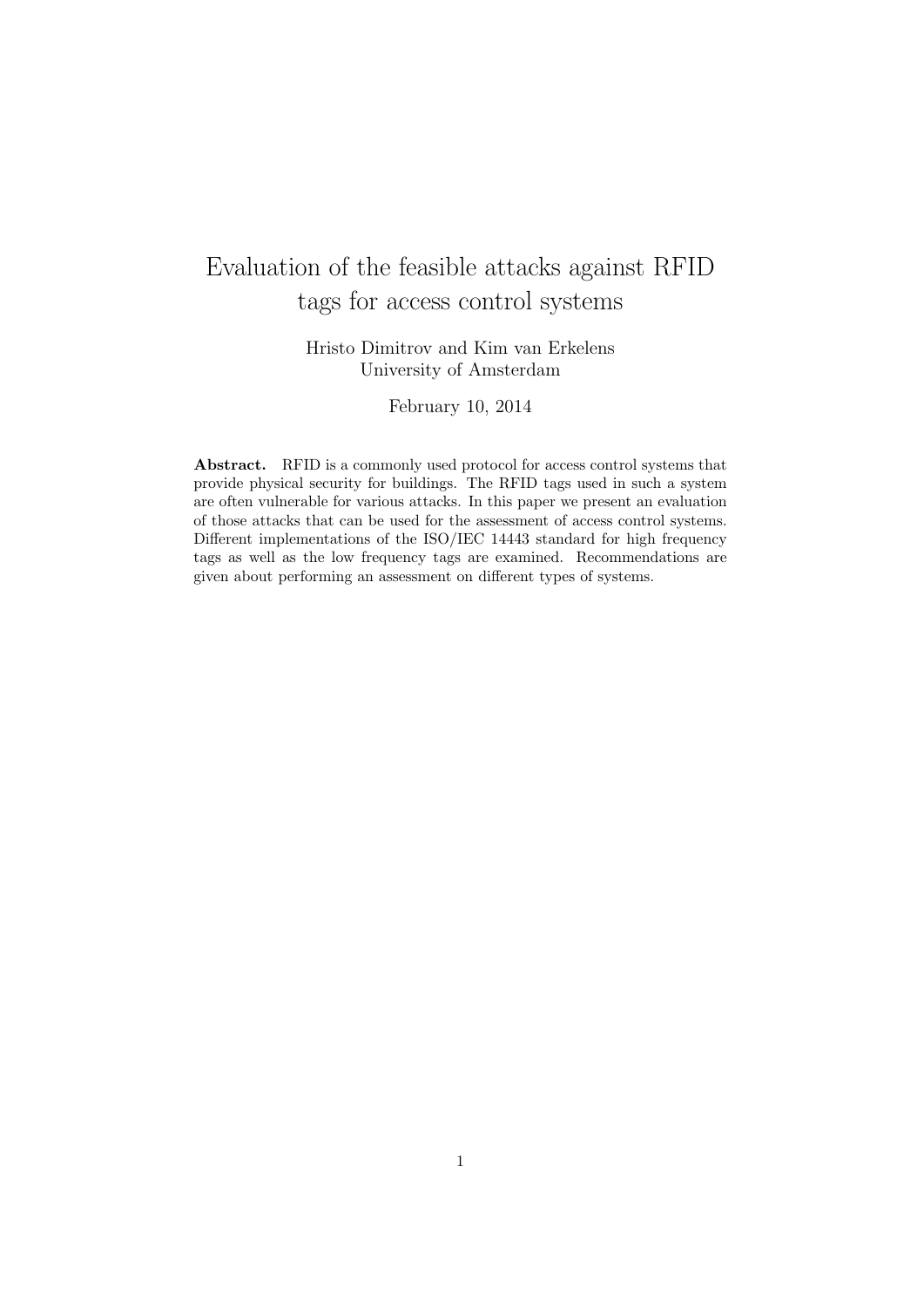# Acknowledgements

We would like to thank our supervisors, Pieter Westein, Jochem van Kerkwijk, and Henri Hambartsumyan, for their support and feedback during this research. We are also grateful for the translation of the Chinese manual by Kevin Cheung. Niels Sijm and Mick Pouw were so kind to borrow us their RFID equipment. We want to thank Gijs Hollestelle for providing information about the Proxmark. And we are grateful to all of the peer reviewers, Pieter Westein, Inge Teunissen and Herbert van Erkelens, who gave their feedback on draft versions of this report.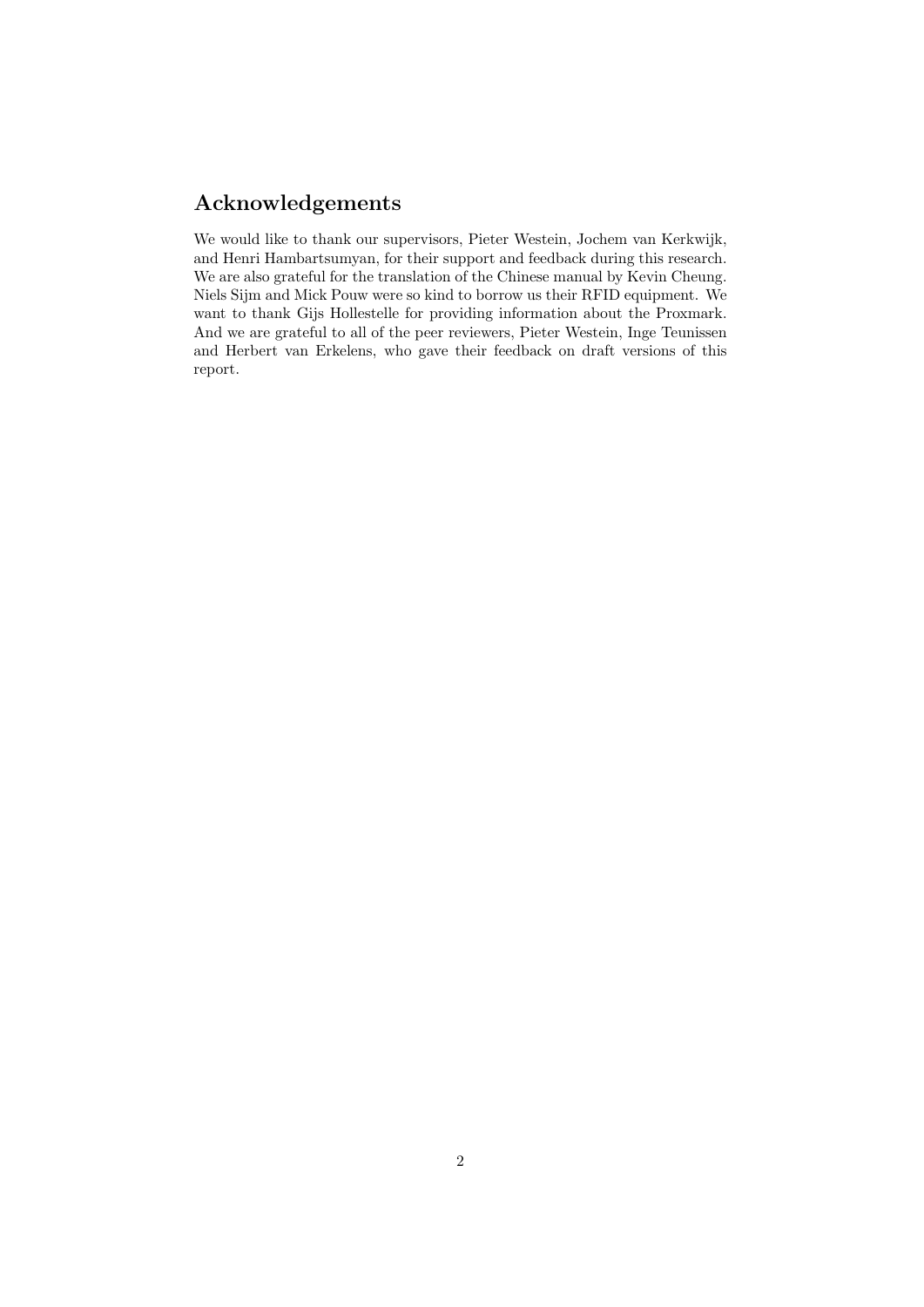# Contents

| 1                | Introduction<br>4                                               |                                     |  |  |  |  |  |  |  |  |  |
|------------------|-----------------------------------------------------------------|-------------------------------------|--|--|--|--|--|--|--|--|--|
| $\boldsymbol{2}$ | Research questions                                              |                                     |  |  |  |  |  |  |  |  |  |
| 3                | Related work<br>6                                               |                                     |  |  |  |  |  |  |  |  |  |
| 4                | <b>Background</b><br>4.1<br>4.2<br>4.3<br><b>Attacks</b><br>4.4 | 7<br>7<br>$\overline{7}$<br>9<br>11 |  |  |  |  |  |  |  |  |  |
| 5                | Methodology<br>5.1<br>5.2                                       | 12<br>12<br>13                      |  |  |  |  |  |  |  |  |  |
| 6                | Findings<br>6.1<br>6.2<br>6.3<br>6.4<br>6.5                     | 14<br>14<br>18<br>18<br>19<br>19    |  |  |  |  |  |  |  |  |  |
| $\overline{7}$   | <b>Discussion</b><br>7.1<br>7.2<br>7.3<br>7.4                   | 19<br>19<br>21<br>21<br>21          |  |  |  |  |  |  |  |  |  |
| 8                | Conclusion<br>Acronyms                                          | 22<br>24                            |  |  |  |  |  |  |  |  |  |
|                  | A Appendix: List of used tags                                   | 25                                  |  |  |  |  |  |  |  |  |  |
| $\bf{B}$         | Appendix: Achievements from the performed attacks               | 26                                  |  |  |  |  |  |  |  |  |  |
|                  | C Appendix: Script for 4K cards<br>27                           |                                     |  |  |  |  |  |  |  |  |  |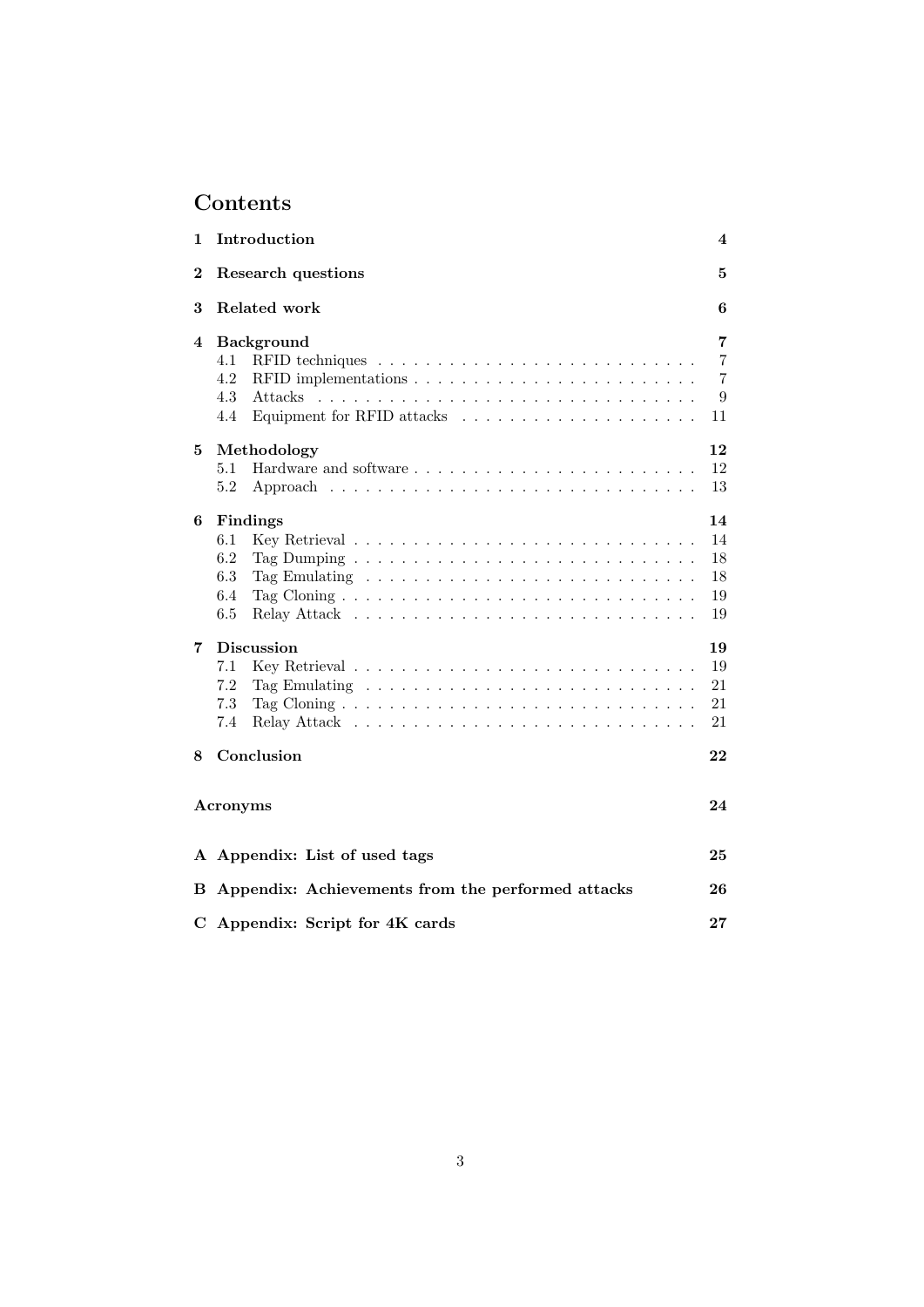# 1 Introduction

Radio Frequency Identification (RFID) is a commonly used protocol for access control systems, and is also used various application areas such as tracking animals or tracking products in the supply chain. Access control systems are used for physical security of office buildings, companies, factories, home accommodations and public buildings. An access control system consist of a card reader, called the Proximity Coupling Device (PCD), and Proximity Integrated Circuit Cards (PICCs). PCDs are further referred to as readers, and PICCs are further referred to as (proximity) cards or RFID tags.

The most commonly used proximity cards are the MIFARE Classic and the MIFARE DESFire. Many studies have shown the weaknesses in the MIFARE Classic [1–5]. Also, for the more secure MIFARE DESFire several attacks were conducted successfully [6]. Other research classified the known attacks against RFID [7].

Those studies showed the weaknesses in the underlying technology, but little research has been done into the practical application of these attacks for actual physical access control systems. Pawel Rotter [8] proposed a framework for assessing RFID system security and privacy risk. The framework doesn't consider all the technical aspects that are involved with assessing an RFID system, but merely describes the threats.

This study is an evaluation of attacks for assessing the security of a RFID access control system. The focus is on both the high and low frequency tags that are used in such a system. The high frequency tags that are examined are the MIFARE Classic, DESFire, and UltraLight, which are based on the International Organization for Standardization (ISO) and International Electrotechnical Commission (IEC) 14443 standard. The low frequency tags that are investigated are HID (ProxCard) and EM410x. The feasibility of performing various attacks is researched. Examples of attacks are: key retrieval, emulating and cloning.

This report is organized as follows. Chapter 2 states the research questions for this study. The related work towards attacks on RFID access control systems are firstly introduced in chapter 3. Chapter 4 describes the theoretical background for the study. In chapter 5 the methodology is proposed, which leads into our approach. In chapter 6 the findings are presented and are discussed in chapter 7. The conclusion is presented in chapter 8. Also, a proposal for further research is given in this chapter.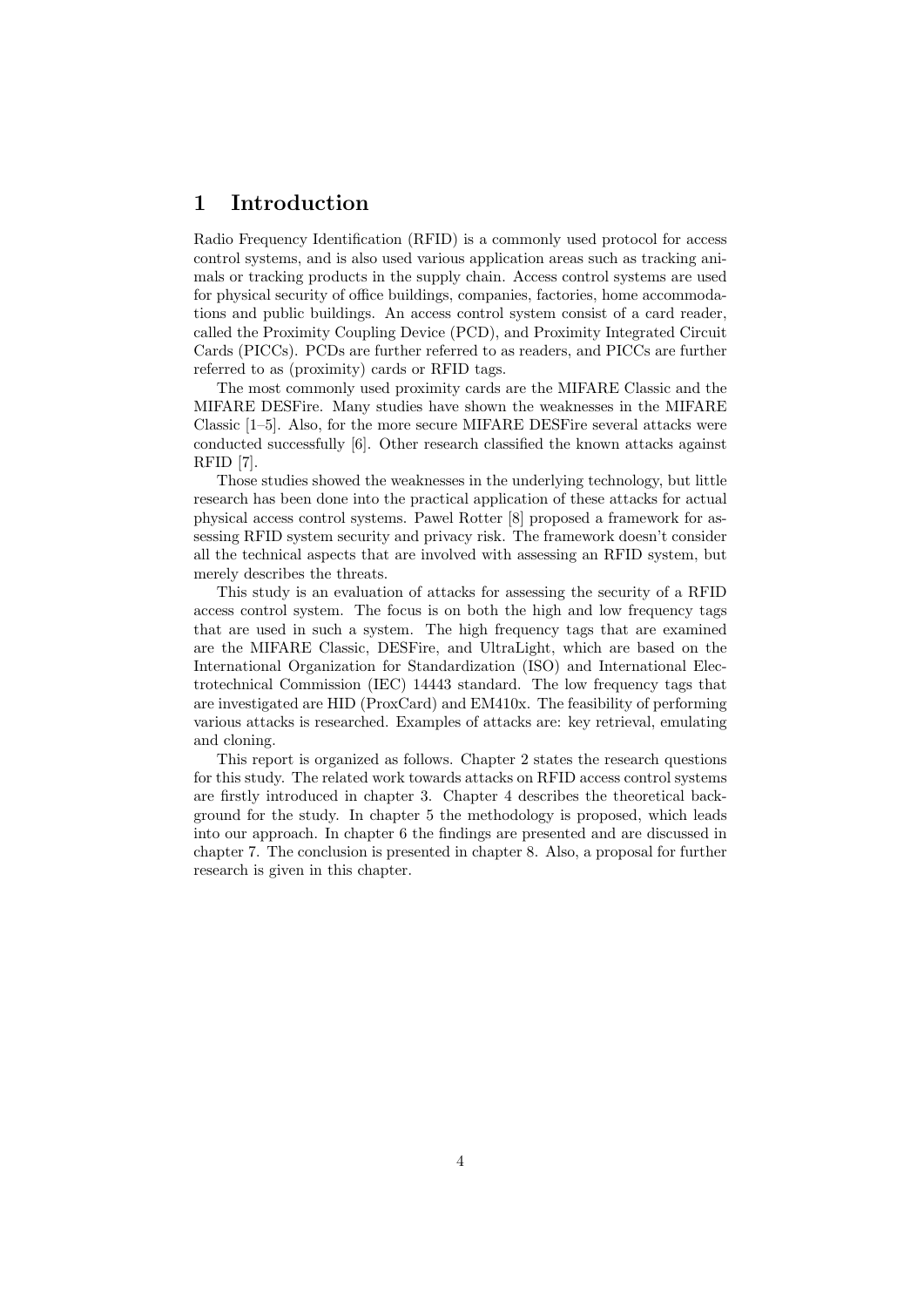# 2 Research questions

The focus of this research is on testing of the feasibility of known attacks against RFID access control systems and translate it into guidelines for assessing such a system. Therefore the following research question is defined:

Where should one focus on when performing a security testing of an implementation of an RFID access control system?

In order to answer this research question, the following sub-questions are defined as guidelines:

- 1. What are known attacks against various types of RFID access control systems?
- 2. How feasible are those attacks and what kind of threat do they introduce?
- 3. What is the applicability of these attacks for different types of systems?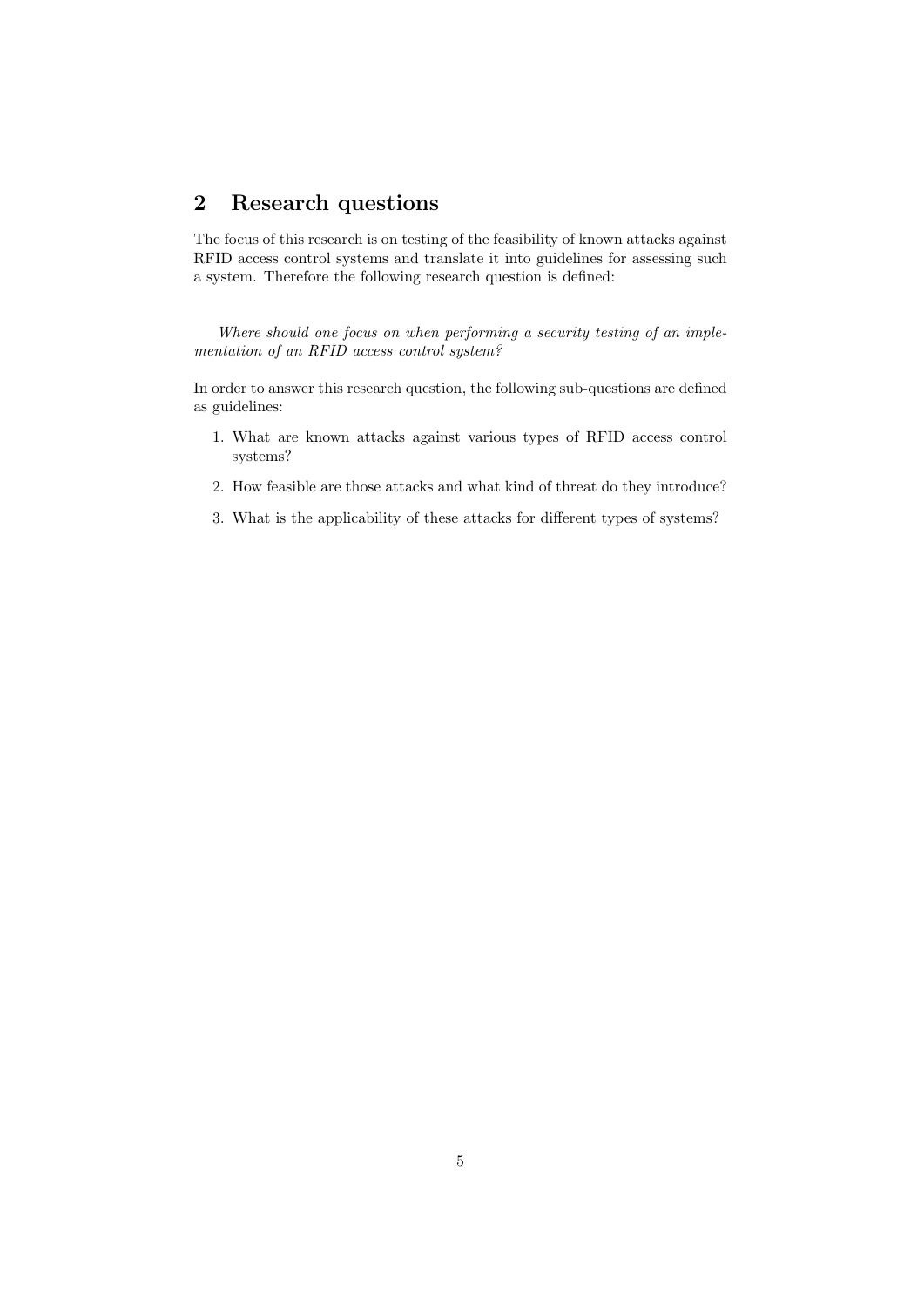# 3 Related work

A study that investigated known RFID attacks is performed by Mitrokotsa et al. [7]. They developed a classification of RFID attacks by structuring the most common attacks into layers. For each attack features and countermeasures are described.

Research focused on the MIFARE Classic is performed by Tan [5]. He investigated three types of practical attacks: key recovery from intercepted authentication, card emulation, and key recovery using the card only. The attacks were launched successfully on two real-world case studies with the use of widely available tools.

The Digital Security research group of the Radboud University Nijmegen performed several studies about the MIFARE Classic. Among these studies Hancke et al. [9] described a practical approach for eavesdropping, unauthorized scanning and relay attacks. The type of RFID token used is ISO 14443-A. This work mainly focuses on the RF communication interface. Both passive as well as active eavesdropping are examined. Active eavesdropping involves the use of a malicious reader and is performed over a longer distance.

Garcia et al. [4] described two attacks for retrieving the secret key from a genuine reader. One of the attacks can be performed successfully with just one or two authentication attempts. When communication is eavesdropped, these attacks can be used to decrypt the traffic. After successful decryption it is possible to clone the card. Garcia et al. [3] also proposed four attacks against the MIFARE Classic that can be executed directly against the tag. Nested authentication is one of the card-only attacks proposed. Courtois [1] described a similar attack. The result of these attacks are the retrieval of encryption keys.

Practical attacks against the MIFARE DESFire (MF3ICD40) are demonstrated by Oswald and Paar [6]. They developed methods to break the mathematical secure cipher Triple-DES (3DES) that is used by the MIFARE DESFire. The paper demonstrates the recovery of the secret 112-bit secret key by performing two side channel attacks, namely power analysis and templates, with the use of low cost equipment.

Issovits and Hutter [10] investigated various methods for exploiting weaknesses of the ISO/IEC 14443 protocol regarding relay attacks. Three different mechanisms of the protocol were exploited. These mechanisms allow for extending the time and can be used for the relay attack, which increases its success rate. Weiss [11] researched different architectures for performing a relay attack. These set-ups are using two Near Field Communication (NFC) mobile phones, two USB NFC devices or a combination of an NFC mobile phone and an USB device.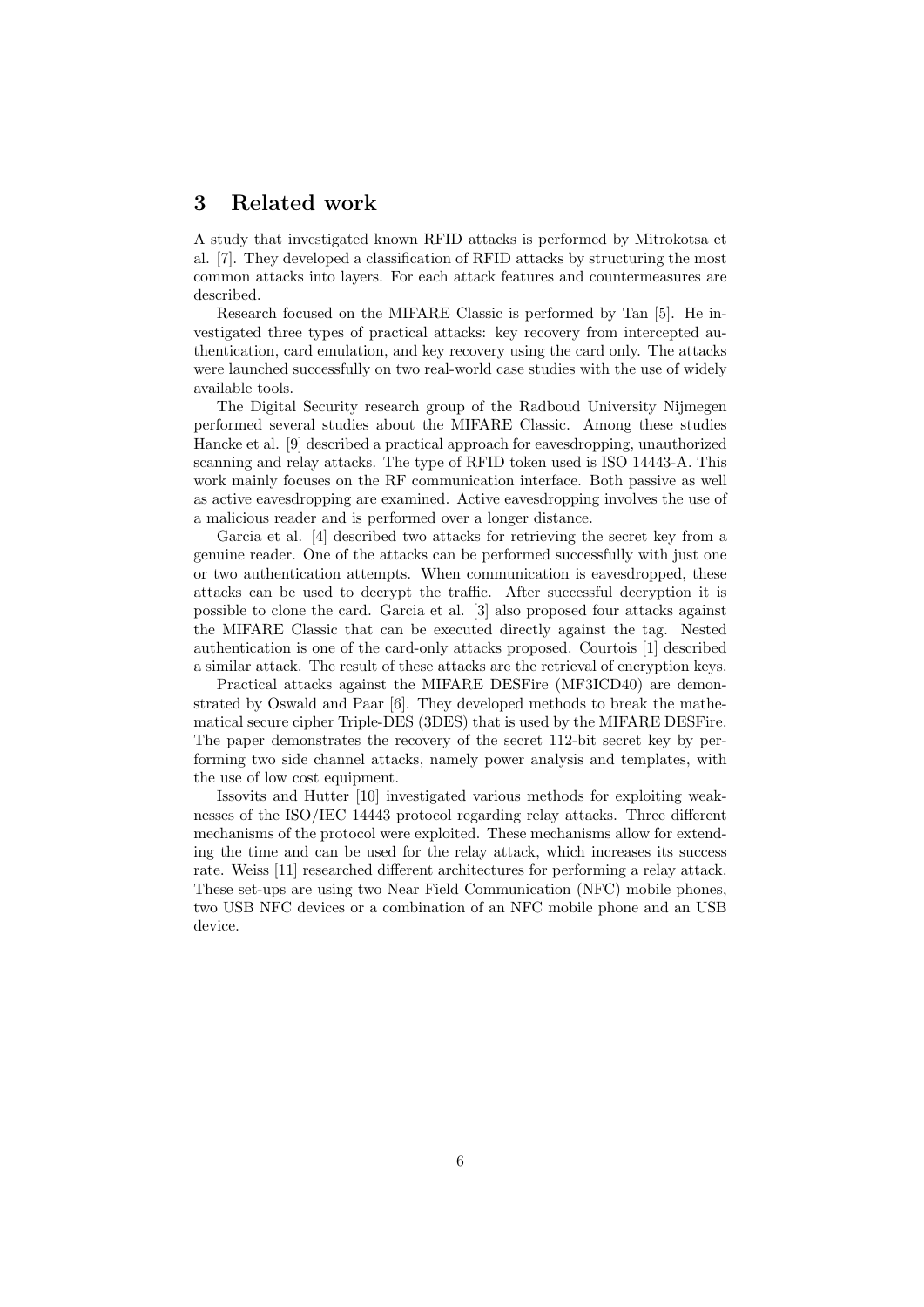# 4 Background

Relevant background information for this study includes RFID techniques and implementations, attacks against RFID tags, and equipment used for attacks.

### 4.1 RFID techniques

RFID systems can be divided according to the frequency band in which they operate: low frequency, high frequency and ultra-high frequency. Table 1 contains the ranges, in terms of kHz and MHz, for each frequency.

| Frequency                  | Range           |
|----------------------------|-----------------|
| Low Frequency (LF)         | $124 - 134$ kHz |
| High Frequency (HF)        | $13.56$ MHz     |
| Ultra High Frequency (UHF) | 866-915 MHz     |

Table 1: RFID frequencies operating at kHz and MHz

The standard that is relevant for access control systems is ISO/IEC 14443. This standard for high frequency systems is split into four parts: 1. Physical characteristics, 2. Radio frequency power and signal interface, 3. Initialization and anti-collision, and 4. Transmission protocol. Cards may be of Type A or Type B. The differences between these types are mainly in the modulation methods, coding schemes and initialization procedures [12].

Although low frequency tags are used in access control systems, no specific standards are aimed at it.

## 4.2 RFID implementations

Many implementations of RFID and ISO/IEC 14443 exist. NXP developed the widely used MIFARE chips, which are based on ISO/IEC 14443 Type A. HID Global is a leading manufacturer for high and low frequency cards including iClass, MIFARE, Hitag, LEGIC and ProxCards. We describe the card types that are used in this study, including the most relevant security features.

#### 4.2.1 Low frequency tags

HID cards are low frequency cards which are simpler than high frequency ones. There is no encryption on those cards, only an ID number. This number is sent to the reader and verified by the system if access is allowed [13].

EM410x tags (4100/4102/4105) are developed by EM Microelectronic. These tags are not in production anymore. However, the successor EM4200 is still backwards compatible with EM410x systems. EM410x tags are using the proprietary EM4100 protocol [14].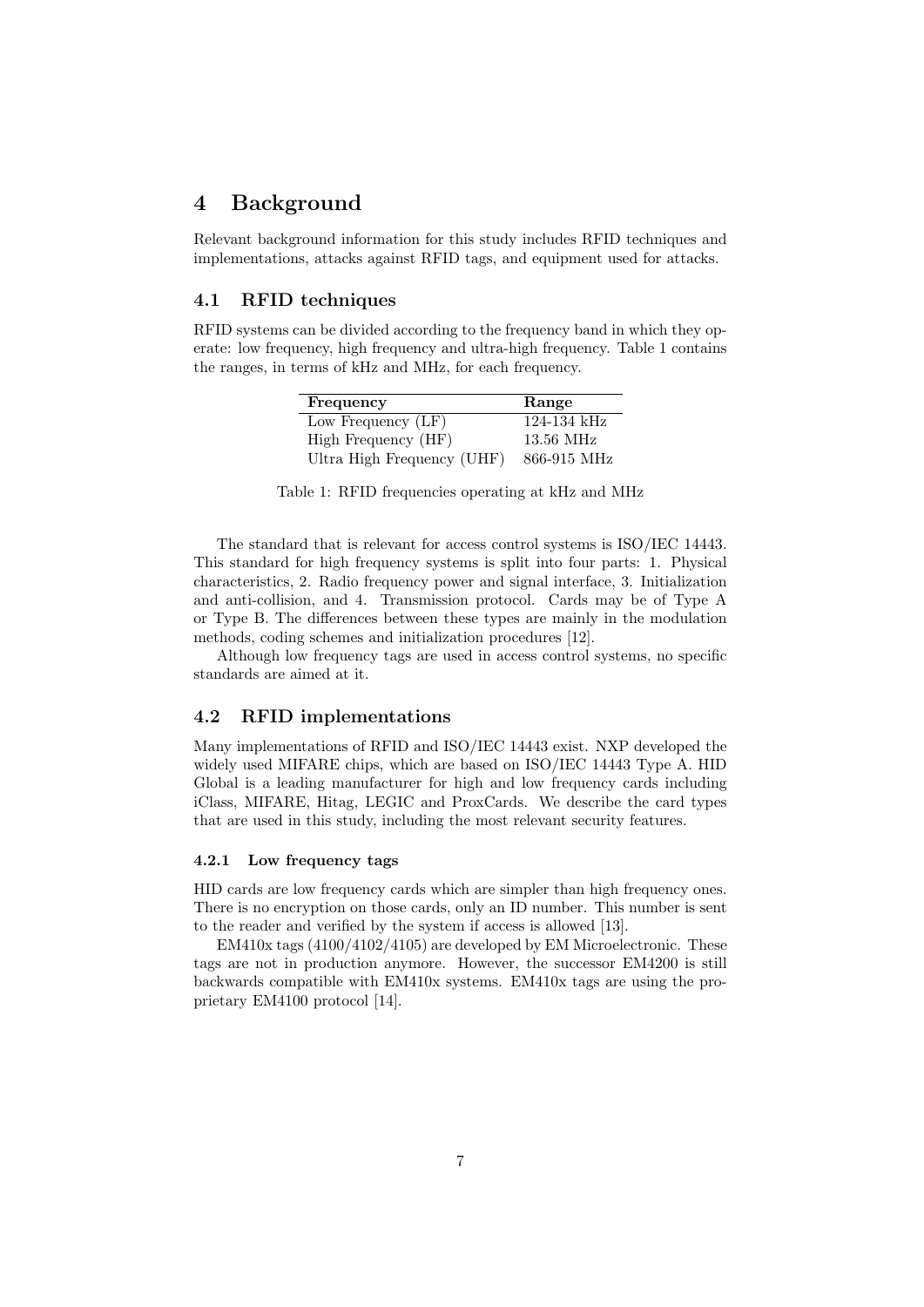#### 4.2.2 High frequency tags

The MIFARE Classic card supports part 1, 2 and 3 of the ISO/IEC 14443A. There are two implementations of the MIFARE Classic card namely, the 1K and the 4K. The 1K card contains 1024 bytes of storage divided into 16 sectors as shown in figure 1, and the 4K card contains 4096 bytes divided into 40 sectors. The layout of the 4K cards are similar to that of the 1K cards, only 8 of the 40 sectors are larger ones. They are organized into 16 blocks instead of 4.

|               | Byte Number within a Block |   |  |   |              |   |      |                                  |                                    |                    |  |  |                    |                   |      |  |                         |
|---------------|----------------------------|---|--|---|--------------|---|------|----------------------------------|------------------------------------|--------------------|--|--|--------------------|-------------------|------|--|-------------------------|
| <b>Sector</b> | <b>Block</b>               | 0 |  | 2 | 3            | 4 | 5    | 8 9 10 11 12 13 14 15<br>6 <br>7 |                                    |                    |  |  | <b>Description</b> |                   |      |  |                         |
| 15            | 3                          |   |  |   | Key A        |   |      |                                  | <b>Access Bits</b><br>Key B        |                    |  |  | Sector Trailer 15  |                   |      |  |                         |
|               | 2                          |   |  |   |              |   |      |                                  |                                    |                    |  |  |                    |                   |      |  | Data                    |
|               | 1                          |   |  |   |              |   |      |                                  |                                    |                    |  |  |                    |                   |      |  | Data                    |
|               | 0                          |   |  |   |              |   |      |                                  |                                    |                    |  |  |                    |                   |      |  | Data                    |
| 14            | 3                          |   |  |   | <b>Key A</b> |   |      |                                  | <b>Key B</b><br><b>Access Bits</b> |                    |  |  |                    | Sector Trailer 14 |      |  |                         |
|               | 2                          |   |  |   |              |   |      |                                  |                                    |                    |  |  |                    |                   |      |  | Data                    |
|               | 1                          |   |  |   |              |   |      |                                  |                                    |                    |  |  |                    |                   |      |  | Data                    |
|               | 0                          |   |  |   |              |   | Data |                                  |                                    |                    |  |  |                    |                   |      |  |                         |
|               |                            |   |  |   |              |   |      |                                  |                                    |                    |  |  |                    |                   |      |  |                         |
| ÷             | ÷                          |   |  |   |              |   |      |                                  |                                    |                    |  |  |                    |                   |      |  |                         |
| ÷             | ÷                          |   |  |   |              |   |      |                                  |                                    |                    |  |  |                    |                   |      |  |                         |
| ٠             |                            |   |  |   |              |   |      |                                  |                                    |                    |  |  |                    |                   |      |  |                         |
|               |                            |   |  |   |              |   |      |                                  |                                    |                    |  |  |                    |                   |      |  |                         |
|               |                            |   |  |   |              |   |      |                                  |                                    |                    |  |  |                    |                   |      |  |                         |
| 1             | 3                          |   |  |   | <b>Key A</b> |   |      |                                  |                                    | <b>Access Bits</b> |  |  |                    | Key B             |      |  | <b>Sector Trailer 1</b> |
|               | 2                          |   |  |   |              |   |      |                                  |                                    |                    |  |  |                    |                   |      |  | Data                    |
|               | 1                          |   |  |   |              |   |      |                                  |                                    |                    |  |  |                    |                   |      |  | Data                    |
|               | 0                          |   |  |   |              |   |      |                                  |                                    |                    |  |  |                    |                   |      |  | Data                    |
| $\mathbf{0}$  | 3                          |   |  |   | <b>Key A</b> |   |      |                                  |                                    | <b>Access Bits</b> |  |  |                    | Key B             |      |  | <b>Sector Trailer 0</b> |
|               | 2                          |   |  |   |              |   |      |                                  |                                    |                    |  |  |                    |                   | Data |  |                         |
|               | 1                          |   |  |   |              |   |      |                                  |                                    |                    |  |  |                    |                   |      |  | Data                    |
|               | $\overline{0}$             |   |  |   |              |   |      |                                  |                                    |                    |  |  |                    |                   |      |  | Manufacturer Block      |

Figure 1: Sector layout of the MIFARE Classic 1K tag[15]

For the encryption of each sector, two sector keys are used. In figure 1 these are named Key A and Key B. Along with the access bits of the sector, these keys are stored in the last block, namely the sector trailer. The access bits define the permitted operations on the sector depending on which key is used.

Besides encryption, the data sheet from NXP describes two other security features of the MIFARE Classic cards. The first one is mutual three pass authentication. In this process random numbers are generated by both the card and reader to verify the responses that are sent. The second security feature is the manufacturer block, which is programmed by the manufacturer with a 4-byte Non-Unique IDentifier (NUID), and is write protected [16]. It is not required to use these security features. Thus it depends on the manufacturer if the features are actually used.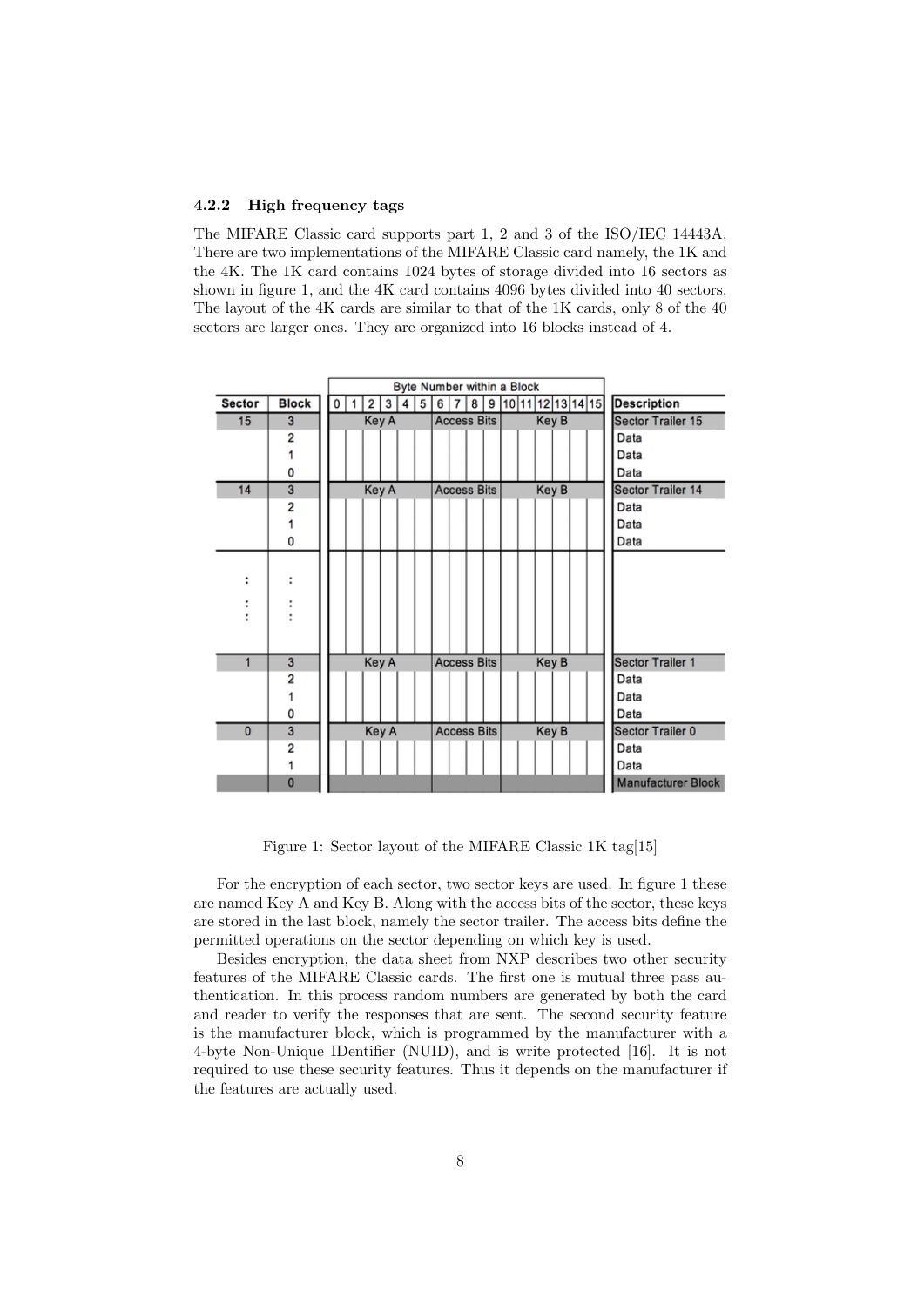The MIFARE DESFire is a more secure tag than the MIFARE Classic. The cards support all four parts of ISO/IEC 14443A, and uses 3DES or AES as cryptographic protocol. Different variants of the cards are available. The oldest MIFARE DESFire (MF3ICD40) uses 3DES and contains 4 KB of storage. It has two successors, namely the MIFARE DESFire EV1 and EV2. Those cards support AES and have additional security features. One feature that is relevant for this research is the proximity check of the EV2 card [17]. This offers protection against the relay attack that is described in section 4.3.4.

The MIFARE UltraLight is often used for disposable tickets for events or public transport. The card does not use encryption. Its security relies on one-time-programmable (OTP) bits and write-locks. The next generation of the UltraLight, EV1, offers additional protection against cloning by the use of signature checking. Another variant of the UltraLight, the UltraLight C, also offers clone protection, but it uses 3DES for this purpose [18].

#### 4.3 Attacks

This research is about access control systems, so the focus will be on attacks which are more relevant to gaining access to a restricted area by either cloning or emulating an access tag or by relaying the communication to a reader. There are multiple known attacks which aim at those goals. They are described in the following sections.

#### 4.3.1 Key Retrieval and Nested Attack

There are a couple of ways to retrieve the keys for a MIFARE Classic tag. The main idea is that if one manages to get one of the sector keys of the tag, then a so called Nested attack can be used to get all of the rest of the sector keys[19]. The Nested attack makes use of a weakness in the Crypto1 algorithm[4] which is used in the MIFARE Classic tags. The flaw in the algorithm is related to the weak random generator which is being used, however a detailed explanation about the attack is not in the scope of this study. In 75% of the cases, the MIFARE encryption uses one or more of the default MIFARE sector keys [20]. If one of those keys is found, a cryptographic nested attack can be performed in order to recover the other sector keys.

Default Keys The fastest way to retrieve one or more of the sector keys for a MIFARE Classic tag is to perform a Default Key attack[20]. When being produced, the sectors of a MIFARE Classic tag are protected by a set of default keys. This is done so that the tag can be easily initiated. During this initialization the default keys should be changed. However, in most of the cases when such tags are being written to, one only changes the keys to the sectors of the tag, which are being used and those which are still blank are left with the default keys. The default key attack will try all of the default keys on all of the sectors of the tag and check if any of those sectors is left with its default key.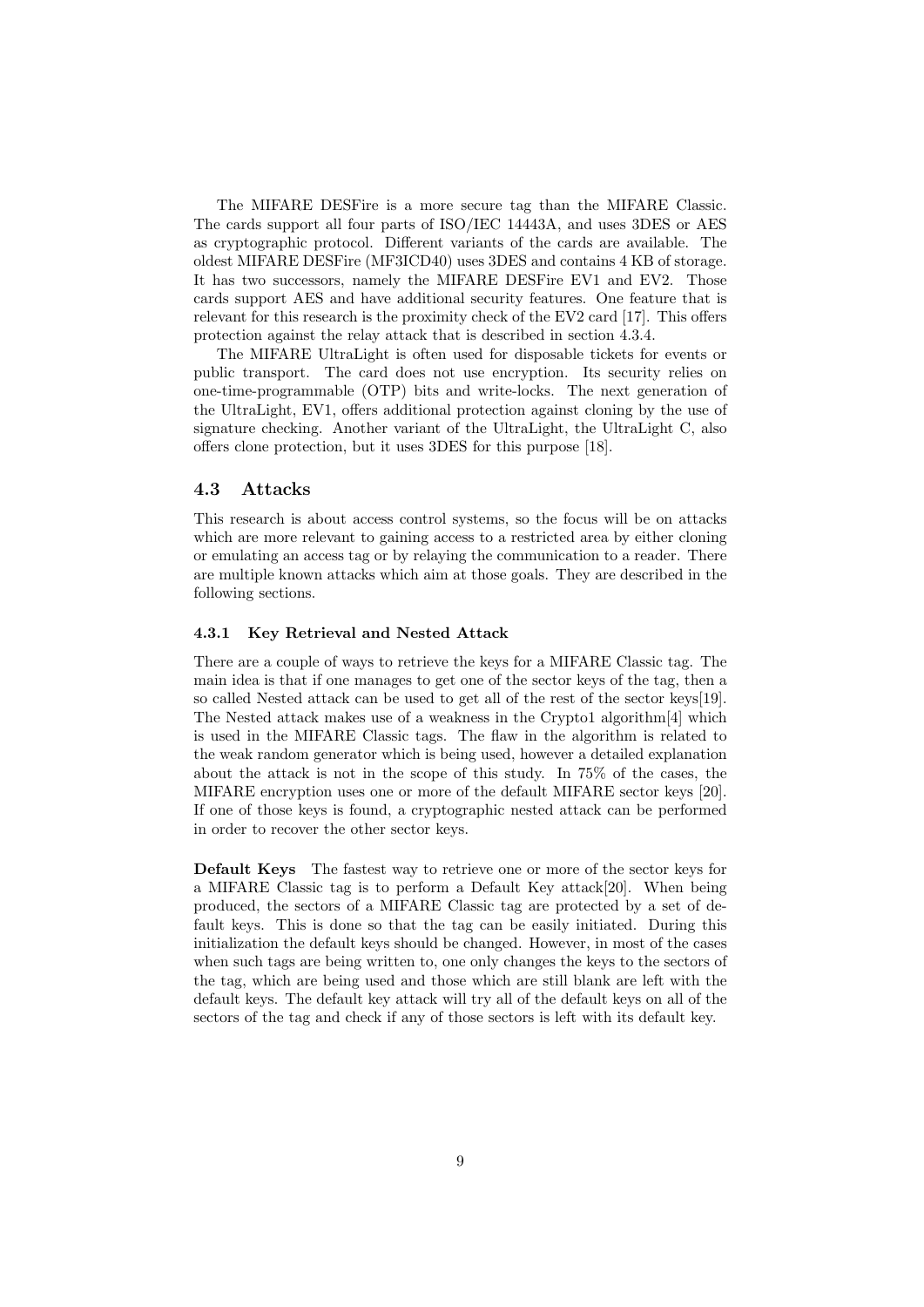DarkSide Attack If there are no default keys left on a MIFARE Classic tag, one can perform a DarkSide attack in order to find the A key for sector 0 of the  $tag[3]$ .

Snooping and MFKey There is also a third way to recover a key of a MI-FARE Classic tag, in case none of the above methods works. By snooping the communication between the valid tag and the authenticating reader. A valid and complete authentication[4] must be recorded in order for this attack to work. If such a conversation is recorded, there are five values which need to be extracted and passed to the so called MFKey tool. Those values are the Unique Identifier (UID) of the tag, the challenge nonce NT from the tag, the challenge nonce NR from the reader, the answer to the challenge of the tag AR and the answer tho the challenge of the reader AT. The MFKey tool will then use them to recover the A key for sector 0 of the tag.

#### 4.3.2 Tag Emulating

There are a couple of methods which prevent the data from a RFID tag to be read. One of them is by using encryption. In order to read the encrypted data, one must have the keys. Another method is by using Access Control bits[2], which can restrict the reader from reading specific data sectors. If all the data of an RFID tag can be read, then the tag can be emulated by a device. When presented to a reader, the antenna of the device will react as if it is the actual tag, thereby fooling the reader that a valid tag is presented to it.

#### 4.3.3 Tag Cloning

Tag cloning is similar to tag emulating, but instead of emulating the valid tag using a device after the data has been dumped, a clone of the valid tag is being created. This is done by writing the dumped data to another special fully writable tag. Normally not all tags support writing to all of their sectors so a special writable tag is needed, which will allow for a complete overwriting of all of its sectors. For example normal MIFARE Classic tags do not allow for rewriting of the 0 sector, where the UID of the tag is being stored. However, a special writable UID MIFARE Classic tag can be bought, which allows for changing the UID of the tag.

#### 4.3.4 Relay attack

A relay attack is a type of Man in the Middle attack in which authentication is achieved by routing authentication traffic between a valid reader and proximity card through a communication channel. A malicious NFC device reads a proximity card, sends its data to a card emulator at reader's side, which can get successful access by emulating the original card. In contrast with the other attacks described, it is not needed to retrieve any keys for performing the relay attack.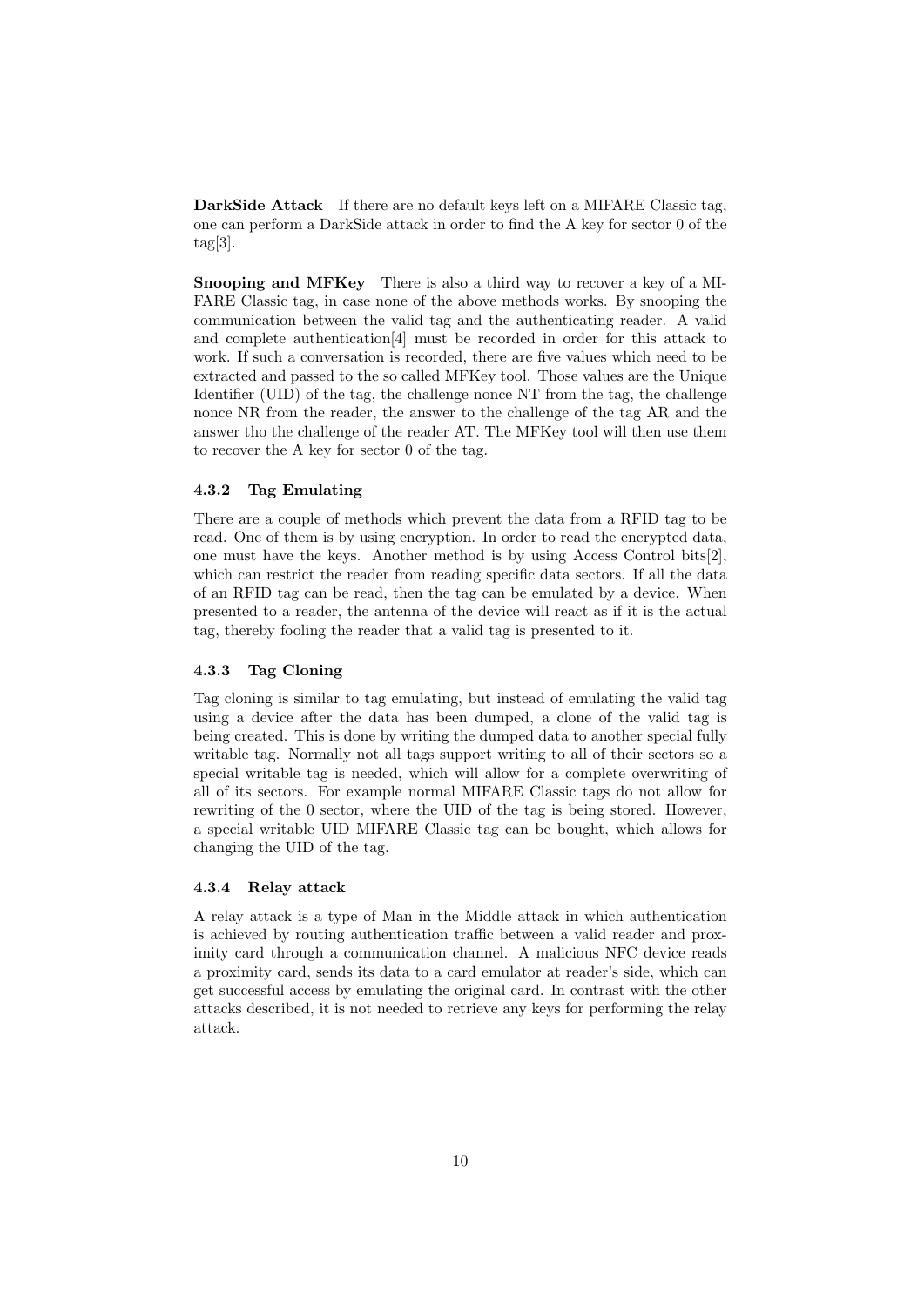An important aspect of the attack is timing. The round trip time of the packets depends on the physical distance of the NFC devices. A relay attack will fail when the time between a request and response exceeds the maximum time that is set during the initialization phase. If part 4 of ISO14443-A is supported by the card, then the attacker can request more time from the reader by modifying the timing value in the response packet [21].

# 4.4 Equipment for RFID attacks

Various attacks are possible with an USB NFC reader, which costs about 40 dollar. For more advanced attacks a device called Proxmark 3 can be used. This small device costs about 400 dollar and is designed for eavesdropping and emulating tags. It can be used with low and high frequency antennas. In comparison with an NFC reader, the Proxmark can be used in stand alone mode, because it contains its own operation system. Another advantage is that commands are executed on the operating system itself which results in a faster response time [22].

For the Proxmark there is an active open source community, and the softand firmware is continuously in development. For communicating with NFC readers and other NFC devices an open source library, called libnfc, is available. Provided with the library are several example scripts for performing various attacks. There is a difference in the attacks that the devices can perform. For snooping on the traffic between a reader and tag, the antenna from the Proxmark is needed. NFC readers in combination with libnfc are recommend for performing relay attacks as written in related work.

In order to clone an RFID tag, writable tags are needed. There are different types of writable tags. Some of them have a writable UID which makes them more suitable for cloning.

The aforementioned devices are useful for logical attacks, but when more advanced attacks, such as side channel and physical attacks need to be performed, special equipment is needed. The cost of that kind of equipment is a lot higher, and can range from \$5K till \$100K.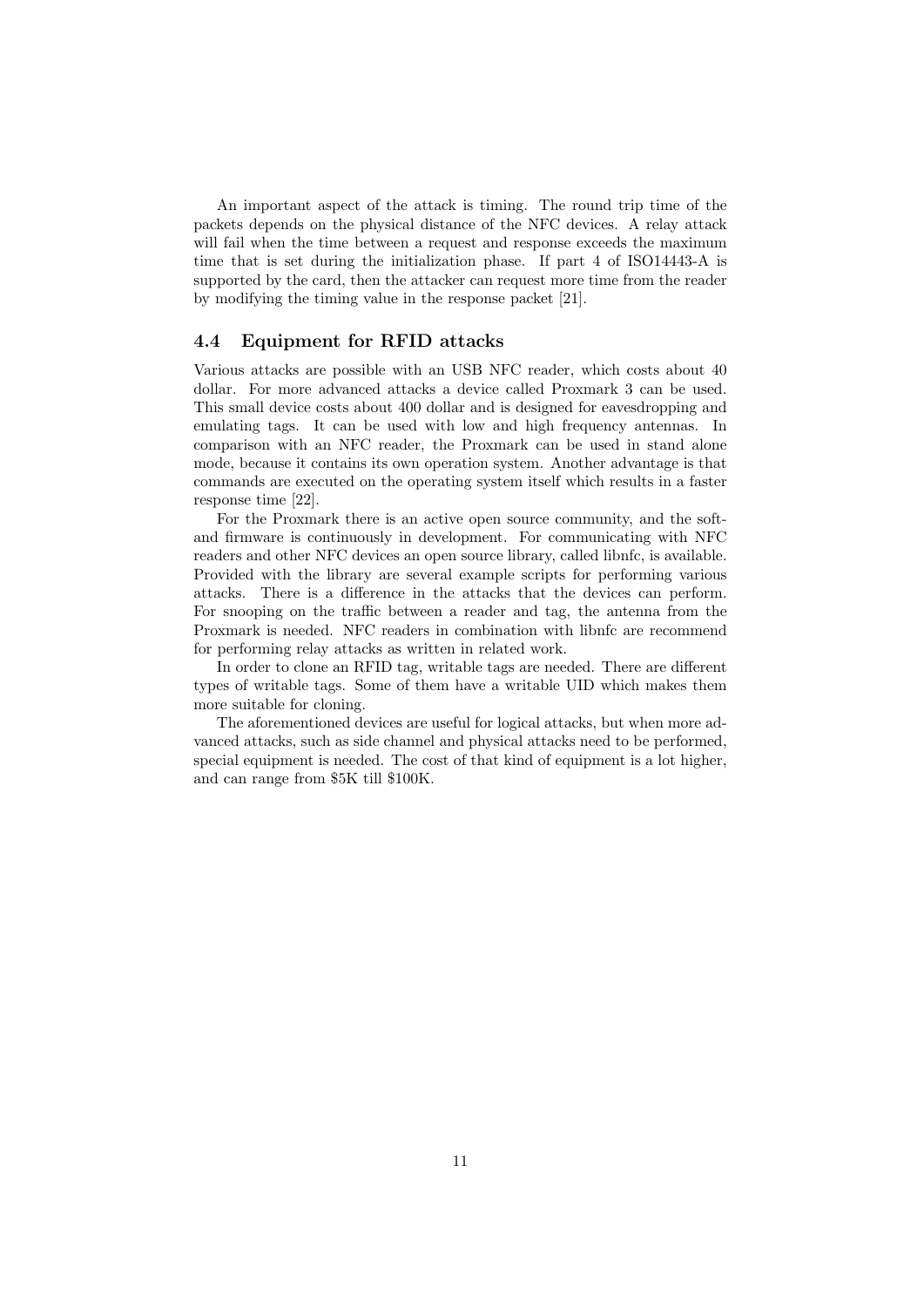# 5 Methodology

In this chapter, the hardware and software used is described first. Next, the approach for the experiments is explained.

### 5.1 Hardware and software

The hardware used in this research consists of access control systems and RFID devices. These devices are used with software that is developed for attacking RFID systems.

#### 5.1.1 Access Control Systems

The access control systems that are examined are two real-world systems and two experimental systems (Table 2). Demo Kit 1 was setup with a wall reader and a door lock by using the management software that was provided by the manufacturer. Three users were created, and were granted access to the doors. Demo Kit 2 was setup with the numeric keypad on the system.

| System Description                            | Supported tag types           |
|-----------------------------------------------|-------------------------------|
| System A External Company 1 MIFARE Classic 1K |                               |
| System B External Company 2 HID               |                               |
| System C Demo Kit 1                           | MIFARE Classic 1K and DESFire |
| System D Demo Kit 2                           | EM410x                        |

Table 2: An overview of all the access control systems that were used throughout this research.

Besides the tags that belonged to the above-mentioned systems, another set of tags was used for testing the attacks. All these tags were numbered to be able to refer to these when describing the findings (Appendix A).

#### 5.1.2 RFID devices

Two types of RFID devices are used in the experiments: the Proxmark III and two ACR122 NFC readers. The Proxmark was used with a high frequency and a low frequency antenna. The devices were connected to a Kali Linux virtual machine. Revision 840 of the Proxmark software was installed in accordance to the steps explained on the Proxmark Wiki [23]. Also the firmware was upgraded with this version as explained on the same Wiki [22]. Libnfc 1.7.0 was compiled with the pcsc drivers for the ACR122 as described on the Libnfc forum [24]. The latest versions of both mfoc and mfcuk, 0.10.7 and 0.3.8 respectively, were used.

For the relay attack each of the two NFC readers were connected to a laptop, and the laptops were connected to a switch. For initializing the TCP connection Socat was used. The scripts used for the relay attack are part of libnfc.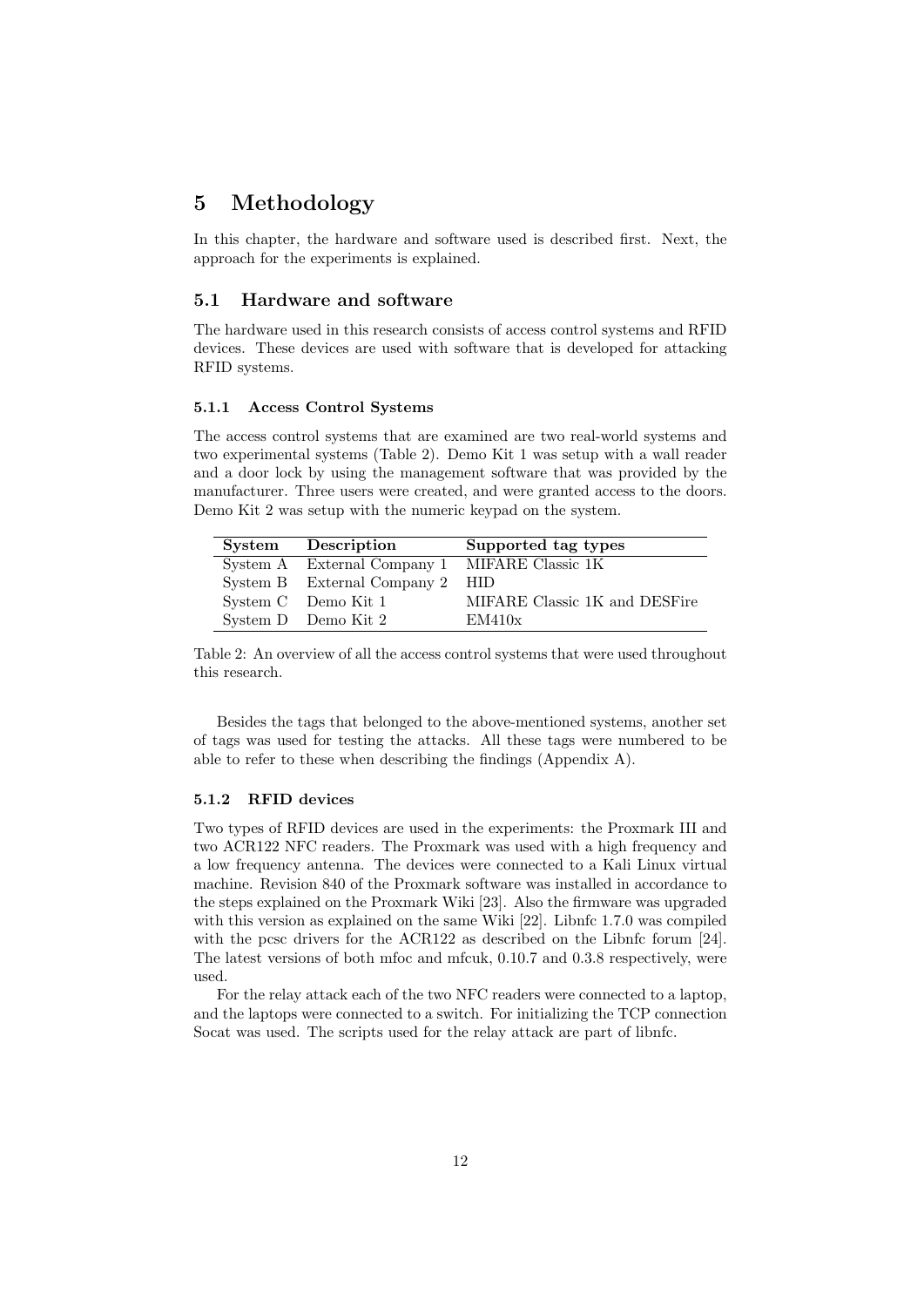### 5.2 Approach

First the approach for testing the access control systems is explained. After that, the way of classifying the attacks is described.

#### 5.2.1 Attack steps

For each system all the possible logical attacks were examined. For the systems that made use of MIFARE Classic tags the following steps were performed:

- 1. Retrieve one or more keys by:
	- (a) Checking for default keys;
	- (b) The DarkSide attack;
	- (c) Snooping.
- 2. Retrieve all of the keys with the nested attack;
- 3. Emulate the tag with the Proxmark;
- 4. Clone the tag;
- 5. Perform a relay attack.

The only attacks that are applicable for the low frequency tags are emulation and cloning of the tag. For the HID tags both of them were tested, and for the EM410x tags only the emulation is tested, because writable EM410x tags are needed for cloning. Most of the attacks were performed according to the information provided by Proxmark [25].

#### 5.2.2 Classification of attacks

Every attack has characteristics that determine the feasibility of the attack. Those characteristics were stated as follows:

- Time What is the time needed for the attacker to conduct the attack?
- Knowledge and Skills What is the required experience that the attacker must have in order to conduct the attack?
- Resources What are the costs that the attacker will need to pay and the equipment that he/she will need in order to conduct the attack?
- Success Rate What is the chance that the attack will be successful?
- Requirements What does the attacker needs in order to conduct the attack?

For the time, knowledge and skills, and the success rate three different levels were defined. The levels for each attack were determined based on the results from the experiments and the theoretical background.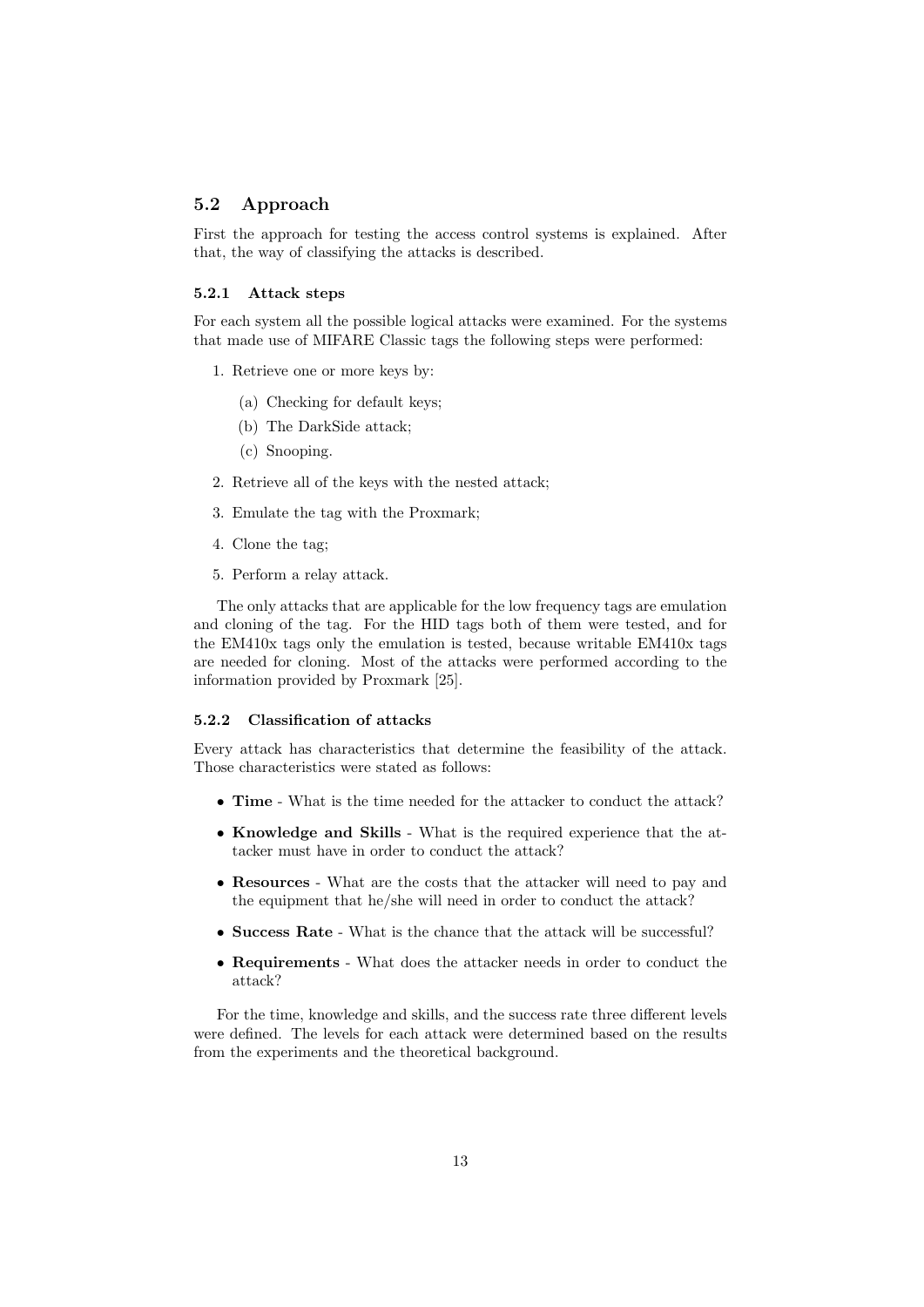# 6 Findings

The main purpose of the performed attacks in this research was to gain access to a restricted area by tricking an RFID reader that the real RFID tag with access rights is presented to it. In order to achieve that, three scenarios were examined.

The first scenario is to clone an RFID tag, which has the needed access rights and use the clone to open the respective gate. For this attack to succeed, the attacker needs to have access to a valid RFID tag in order to copy the content of that tag and if the tag uses cryptography for protecting the content, also to find the needed keys. Finally the whole content is written to a writable tag from the same type, which is presented to the authenticating reader for gaining the needed access.

The second scenario is to emulate a valid RFID tag. It is similar to the first scenario in terms that the content of the tag still needs to be retrieved, but the difference is that they are not written to a clone tag, but instead another tag reader is used to emulate the valid RFID tag. This lowers the cost of the attack, since no writable tags are required.

The third scenario is to relay the traffic between the authenticating reader and the valid tag. The advantage of this scenario is that it just forwards the traffic between the reader and the tag, so no dumping of the content of the tag is needed. Because of that it should work with any tag, no matter how strong its cryptographic algorithm is.

The summarized results from the performed attacks on each of the test tags are presented in Appendix B.

## 6.1 Key Retrieval

In order for an RFID tag to be cloned or emulated, its content needs to be retrieved. For tags like MIFARE UltraLight, EM410X and HID tags which do not implement security this method is rather straight forward. However, for tags like MIFARE Classic or MIFARE DesFire this is not the case. The content of those tags is cryptographically protected, so in order for it to be retrieved, the correct sector keys need to be known. The MIFARE DesFire tags make use of 3DES which is currently considered a secure algorithm[6] and there are no know serious implementation flows for retrieving the keys of a MIFARE DesFire tag[6]. Therefor this research only looks at key retrieval for MIFARE Classic tags.

#### 6.1.1 Default Keys

During the default keys attack we look if the RFID tags contain one or more default manufacturer keys. This differs from implementations.

In table (Table 3) an overview is presented showing the ID of the tag and whether the default keys attack was successful or not. On all RFID tags, the Default Keys attack was successful retrieving one or more default keys.

We also noted that some of the tags had default keys set for all of its sectors. For example the tag of system A only used default keys. In that case it is not necessary to perform any other attacks for finding the keys. However, to compare the results we performed all the attacks on this tag too.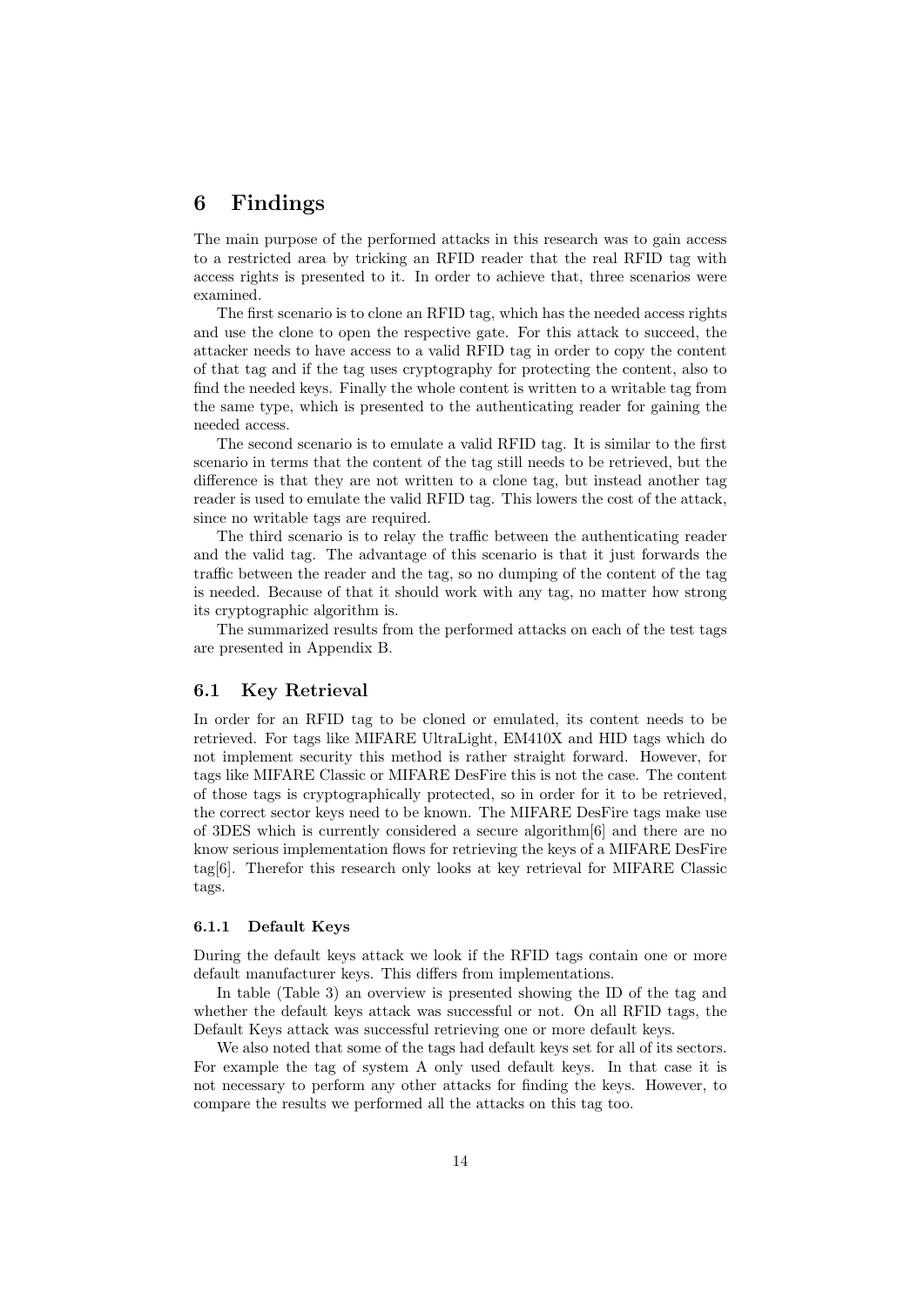| Tag | Status            |
|-----|-------------------|
| 6   | SUCCESSFUL        |
| 7   | SUCCESSFUL        |
| 8   | SUCCESSFUL        |
| 10  | SUCCESSFUL        |
| 11  | SUCCESSFUL        |
| 12  | SUCCESSFUL        |
| 13  | SUCCESSFUL        |
| 14  | SUCCESSFUL        |
| 17  | SUCCESSFUL        |
| 18  | SUCCESSFUL        |
| 19  | <b>SUCCESSFUL</b> |
| 20  | SUCCESSFUL        |
| 21  | SUCCESSFUL        |
| 22  | SUCCESSFUL        |
| 29  | SUCCESSFUL        |

Table 3: Results from the Default Keys attack for all MIFARE Classic tags.

## 6.1.2 DarkSide Attack

Only the Proxmark tool was used for testing the DarkSide attack. It successfully recovered the A key for sector 0 of 10 out of the 15 tags on which it was tested (Table 4). For the other five the system started hanging so we were forced to abort it before we were able to get any result. No error messages were displayed, instead it seemed more like a bug, an infinite loop or a thread deadlock in the Proxmark software code.

| Tag | Status                   |
|-----|--------------------------|
| 6   | NOT SUCCESSFUL (Hanging) |
| 7   | NOT SUCCESSFUL (Hanging) |
| 8   | <b>SUCCESSFUL</b>        |
| 10  | NOT SUCCESSFUL (Hanging) |
| 11  | NOT SUCCESSFUL (Hanging) |
| 12  | SUCCESSFUL               |
| 13  | <b>SUCCESSFUL</b>        |
| 14  | NOT SUCCESSFUL (Hanging) |
| 17  | SUCCESSFUL               |
| 18  | <b>SUCCESSFUL</b>        |
| 19  | <b>SUCCESSFUL</b>        |
| 20  | SUCCESSFUL               |
| 21  | <b>SUCCESSFUL</b>        |
| 22  | <b>SUCCESSFUL</b>        |
| 29  | SUCCESSFUL               |

Table 4: Results from the DarkSide attack for all MIFARE Classic tags.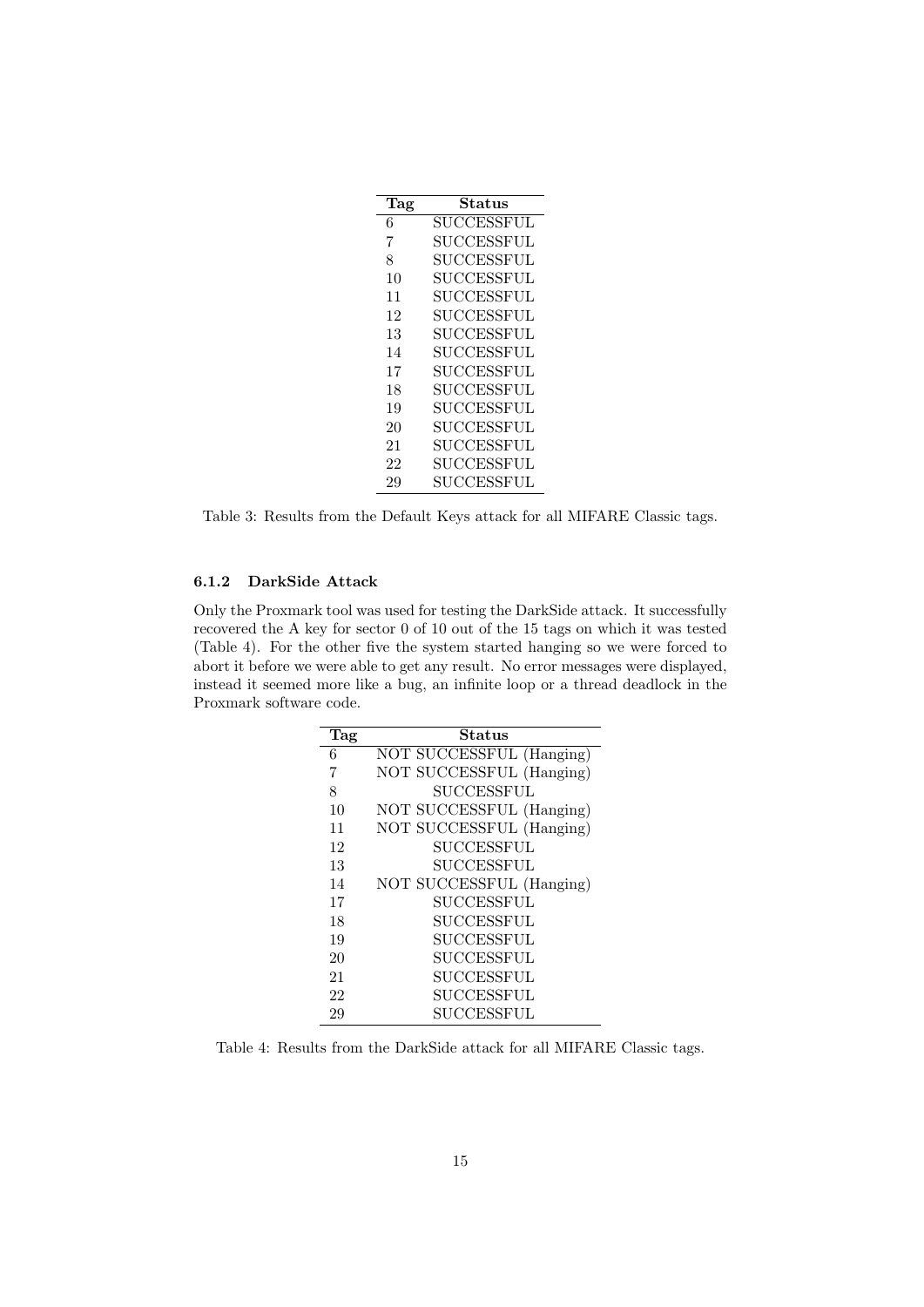#### 6.1.3 Snooping and MFKey

The Snooping and MFKey attack requires a valid authentication between a MIFARE Classic tag and a reader. Only systems A and C were using MIFARE Classic tags, so this attack was only tested on tag 14 for system C and on tag 22 for system A. For performing the snooping with the Proxmark tool, the High Frequency antenna needs to be placed between the tag and the reader, this is not very feasible for the attacker, but if a more powerful antenna is used, the snooping can be performed from a distance. Even though during this research the antenna was placed in the middle of the transmission, there were still some problems with capturing all of the traffic. Sometimes the Proxmark would only capture traffic from one source, either only from the tag or only from the reader. We were able to boost the power of the antenna a little by pushing a switch on the antenna itself. This gave better capture results, but still some messages were not captured and there were a few flipped bits in the captured messages. After multiple attempts on both systems, a complete authentication handshake was captured between a reader from system C and tag 14. The challenges and answers were extracted and passed to the MFKey tool along with the UID of the tag and the A key for sector 0 of the tag was returned. However, we were not able to record a complete authentication handshake for tag 22 (Table 5).

|    | Tag System | <b>Status</b>                                                          |
|----|------------|------------------------------------------------------------------------|
|    |            | SUCCESSFUL                                                             |
| 22 |            | NOT SUCCESSFUL (Could not capture the entire authentication handshake) |

Table 5: Results from the Snooping and MFKey attack for MIFARE Classic tags.

#### 6.1.4 Nested Attack

The nested attack was tested on all of the available MIFARE Classic cards. It was performed with varying success with both the Proxmark and the NFC reader (Table 6). When performing the nested attack on MIFARE Classic 4K tags, the Proxmark software freezes after finding all the keys. It failed to print the summary of the results and to generate the dumbkeys.bin file which is used for dumping of the content of the tags. This was because of a bug in the current revision of the Proxmark software[26]. However, all of the found keys were present in the console output up to that point. In order to make use of those keys, they needed to be extracted from the output, arranged in the correct order and placed in a binary file. For that purpose a Perl script was created (Appendix C), which takes as an input the console output from the nested attack and returns a string with all of the keys in the correct order. That string can afterwards be copied to a binary file which will then be used by the dump command to access all the sectors of the corresponding tag.

The results from the Nested attack tests were not very consistent. So we decided to look deeper in to what went wrong. The Nested attack when performed withe the NFC reader was only successful for tags 6, 7 and 11. Actually those were the only three tags that had only default keys for all of their sectors. If we now take a look at the implementation of the Nested attack for the NFC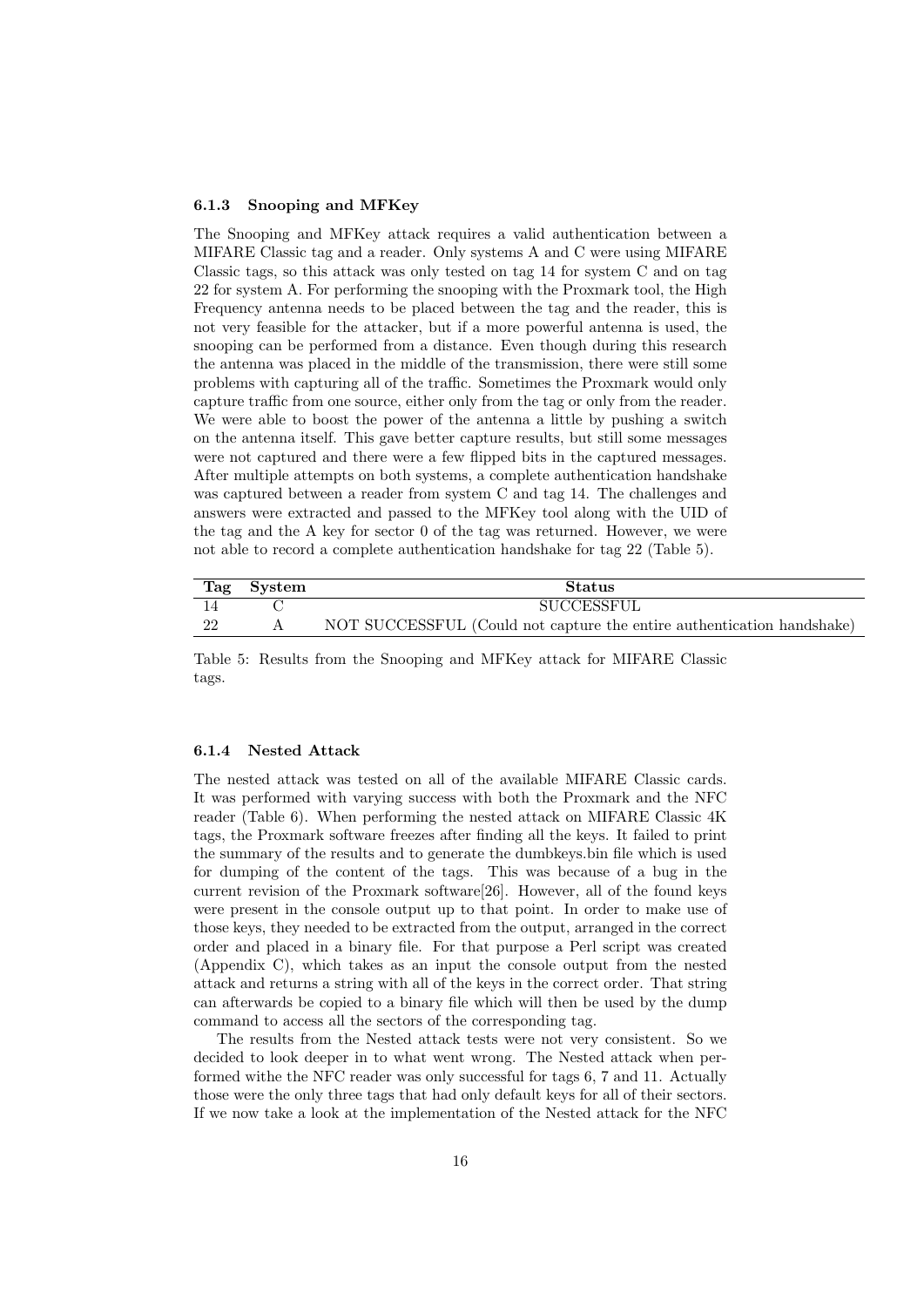| Tag | Proxmark3                               | NFC ACR122 Reader  | <b>Status</b>     |
|-----|-----------------------------------------|--------------------|-------------------|
| 6   | Successful                              | Successful         | <b>SUCCESSFUL</b> |
|     | Successful                              | Successful         | <b>SUCCESSFUL</b> |
| 8   | Successful                              | Error: $I/O$ error | <b>SUCCESSFUL</b> |
| 10  | Error: Sending bytes to proxmark failed | Error: $I/O$ error | NOT SUCCESSFUL    |
| 11  | Error: Sending bytes to proxmark failed | Successful         | <b>SUCCESSFUL</b> |
| 12  | Successful                              | Error: $I/O$ error | $\rm SUCCESSFUL$  |
| 13  | Successful                              | Error: $I/O$ error | <b>SUCCESSFUL</b> |
| 14  | Error: Sending bytes to proxmark failed | Error: $I/O$ error | NOT SUCCESSFUL    |
| 17  | Successful                              | Not Tested         | <b>SUCCESSFUL</b> |
| 18  | 4K tag - finds the keys and hangs       | Not Tested         | <b>SUCCESSFUL</b> |
| 19  | 4K tag - finds the keys and hangs       | Not Tested         | <b>SUCCESSFUL</b> |
| 20  | 4K tag - finds the keys and hangs       | Not Tested         | <b>SUCCESSFUL</b> |
| 21  | 4K tag - finds the keys and hangs       | Not Tested         | <b>SUCCESSFUL</b> |
| 22  | Successful                              | Not Tested         | <b>SUCCESSFUL</b> |
| 29  | 4K tag - finds the keys and hangs       | Not Tested         | $\rm SUCCESSFUL$  |

Table 6: Results from the Nested attack for all MIFARE Classic tags.

reader, we can see that it is actually a combination of three different things. The NFC reader will first perform the Default Key attack, then it will use one of the found keys to run the Nested attack in order to retrieve the rest of the keys and finally it will dump the data from the tag using the found keys. However if all of the keys are default, there will be no need of running the Nested attack so the nfclib software will skip it and directly start the dumping. Se even though the command for the attack was successful and the content was dumped, the Nested attack was never performed successfully with the NFC reader.

Then we looked into the error that the Proxmark kept displaying when running the Nested attack on tags 10, 11 and 14. There was nothing obvious that distinguishes those three tags from the rest. The error message "Sending bytes to proxmark failed" suggests that there was something wrong with the set up, rather than a security feature of the tag which prevented the the Nested attack from working. We were able to find out that by manipulating the distance between the tag and the Proxmark antenna, sometimes the error would disappear and the Nested attack would start working. The position of the tag had to be precisely on the border of the reachable proximity of the antenna. Unfortunately we were not able to stabilize the connection throughout the entire execution of the attack.

Based on those findings, we can summarize that the: NFC reader was not able to perform a Nested attack on any of our MIFARE Classic tags. And the Proxmark is capable of executing the attack on all of the tags, but sometimes it runs into problems with the communication between the reader and the tag, which can probably be overcome by using a different antenna or adjusting the software. Further we remark that the Proxmark currently has a bug in its software, which prevents it from creating the dump file with all of the found keys only for 4K MIFARE Classic tags.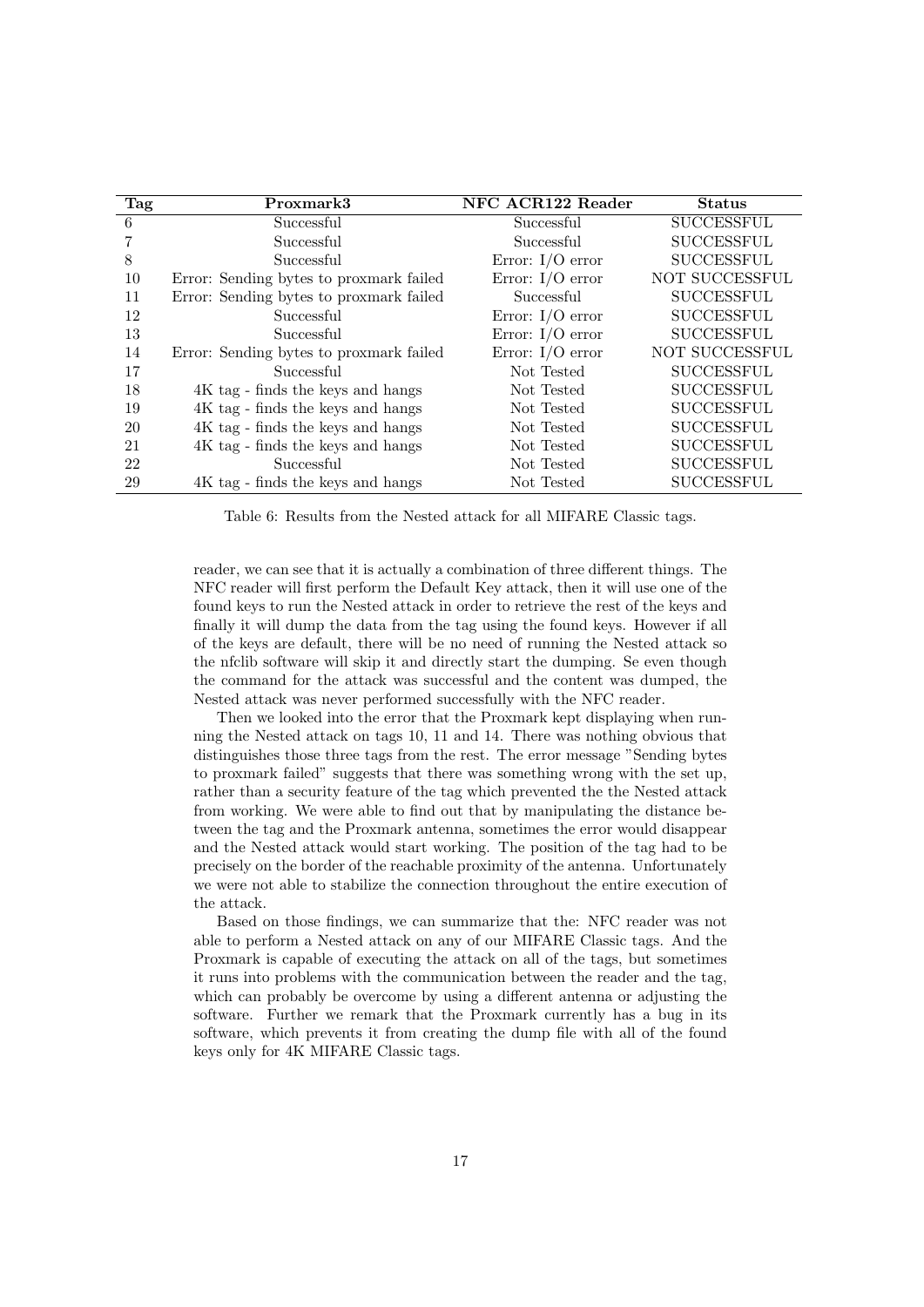## 6.2 Tag Dumping

The dumping of a tag is not an attack, but rather reading the entire data stored on the tag including its UID.

A dump command was performed to all of the MIFARE Classic tags once their keys were retrieved. The command was successful on all of the tags except for anonymous and personal OV chipcards (Appendix B). The Proxmark returned an Access Control error when the dump command was performed on those tags. Apparently this was because the OV chipcard system has added an extra layer of security by using the Access Control bits which are located between keys A and B in the forth block of each sector of the card. Due to the limited time of this research, there was no further work done on attacking this extra layer of security.

All of the MIFARE UltraLight and Low Frequency tags used in this research were read without any problems.

## 6.3 Tag Emulating

#### 6.3.1 Emulating of MIFARE Classic tags

The emulation of a MIFARE Classic tag was tested on systems A and C (Appendix B). Only one tag was tested per system, since the response of the reader to the emulating device was what is interesting. After dumping tag 22 for system A, it turned out that none of its data sectors were used, they were all empty. The system only performed the authentication handshake and checked the UID of the tag. Therefor the tag for this system could have been easily emulated without needing to know the keys for all the sectors, but just its UID and the keys for sector 0. However, after emulation with the Proxmark of tag 22, the authentication reader did not respond in any way to the presented emulating antenna. Since the dumped data from the tag were correct and the reader did not show any activity, something must have gone wrong with the emulation. When the same emulation was presented to the NFC reader however, it was able to read the UID of the tag. Most likely the problem with the reader from system A was related to the power of the emulating antenna. If the response from the emulating antenna has a different power than what a normal tag would have, then the reader may be able to detect that and ignore the response. However due to lack of time, we were not able to confirm that theory. It could also have been a Proxmark software bug. The tag from system C was making use of the encrypted data sectors. All of those sectors were dumped and emulated successfully. The reader from system C performed a successful authentication handshake withe the emulating Proxmark and gave access to the restricted area.

#### 6.3.2 Emulating of Low Frequency tags

Emulation of low frequency tags was performed on systems B and D. The emulation with the Proxmark of the low frequency HID tag from system B was successful and the reader gave access to the restricted area. When emulating EM410x tag 31 on system D however, the reader did not indicate any activity. This was the same as in the case of emulating tag 22 for the system A reader. Although the antenna was different, maybe the cause of the problem was the same.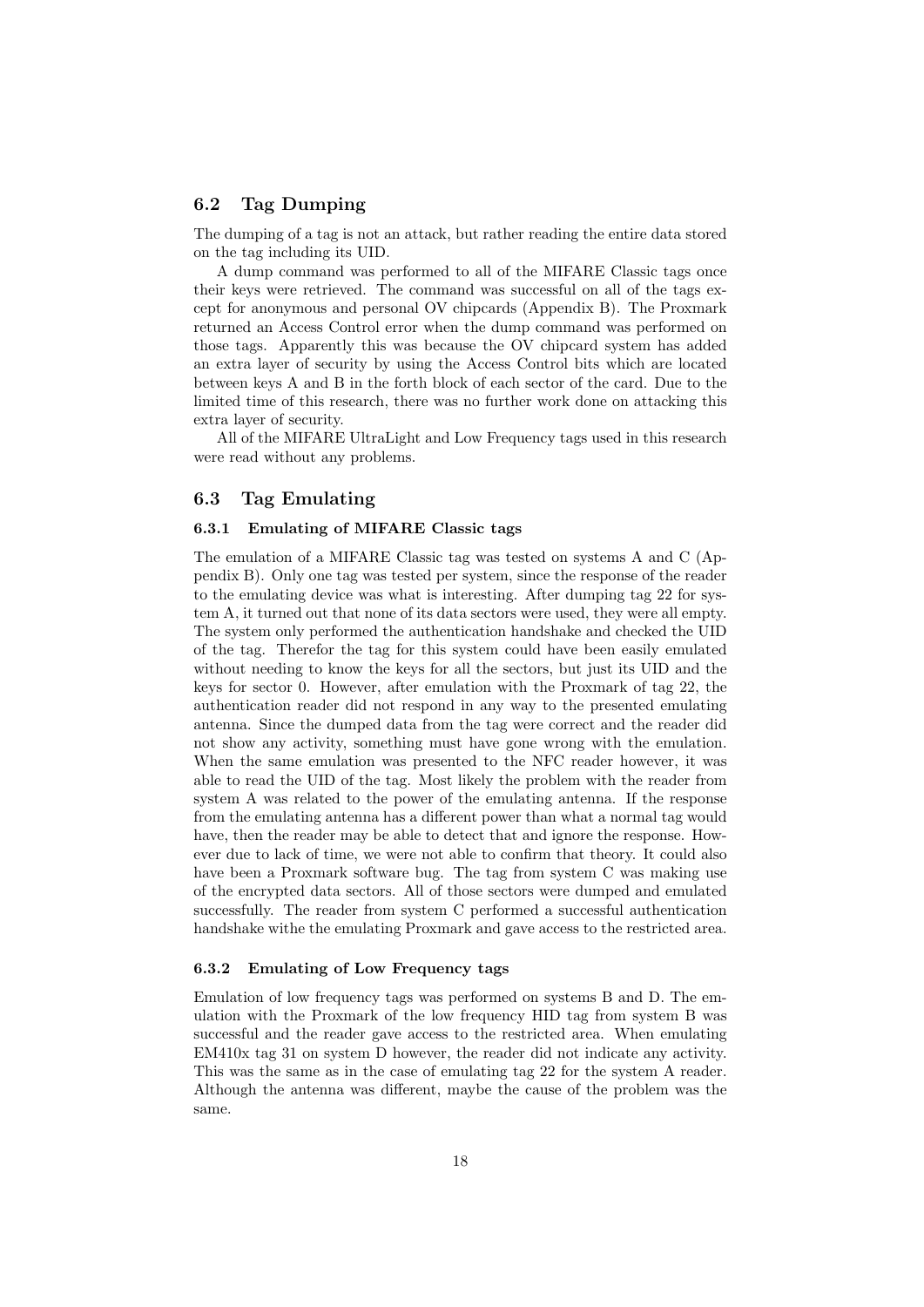## 6.4 Tag Cloning

The cloning of MIFARE Classic tags was done using a writable UID tag and was successful for both tag 13 of system C and tag 22 of system A. The readers of both systems could not distinguish between the real tag and the clone and gave access to the restricted area. The cloning of the low frequency HID tag 23 from system B was performed on a writable HID tag and was also successful. The reader from system B read the number of the tag and gave access to the restricted area. For the cloning of MIFARE UltraLight tag 24 there was no fully writable MIFARE UltraLight tag. Hence tag 9 was used to be the clone. However because of the specifications of MIFARE UltraLight only the unlocked data sectors could be overwritten, thereby making only a partial copy of the valid tag. No further investigation was done on cloning MIFARE UltraLight tags, because of time restrictions.

## 6.5 Relay Attack

The relay attack is tested with the cards of system C, but could not be performed successfully on the first try. We think this is due to a software problem. However, we can still define the feasibility of this attack based on the experience obtained with the experiment and work done previously by others. From previous work it becomes clear that a successful attack depends on the implementation. Part 4 of ISO 14443 describes the configuration of time outs for PCDs as described in section 4.3.4. Because this last part is only supported by DESFire tags and not Classical ones, the success rate for DESFire systems is higher.

# 7 Discussion

## 7.1 Key Retrieval

### 7.1.1 Default Keys

The Default keys attack took a couple of seconds to execute for all of the cards. It is executed using the Proxmark by issuing a single command. It can also be performed using a cheaper reader like the NFC ACR122 for example. It has a high success rate. A study shows that 75% of the MIFARE Classic cards that are being used, have at least one default key left[20]. Successfully executing a Default Key attack can provide access to the sectors of the tags for which keys are found and it gives input for performing the Nested Attack. In order to execute a Default Key attack, one must have access to the valid tag. This can be done from a couple of meters distance if a powerful enough antenna is used[27].

## 7.1.2 DarkSide Attack

In the current version of the Proxmark software the DarkSide attack was optimized and takes about 25 seconds to complete. It is invoked with a simple command with no special parameters and the output is clear to understand. It can be performed using the Proxmark tool with a rather high success rate.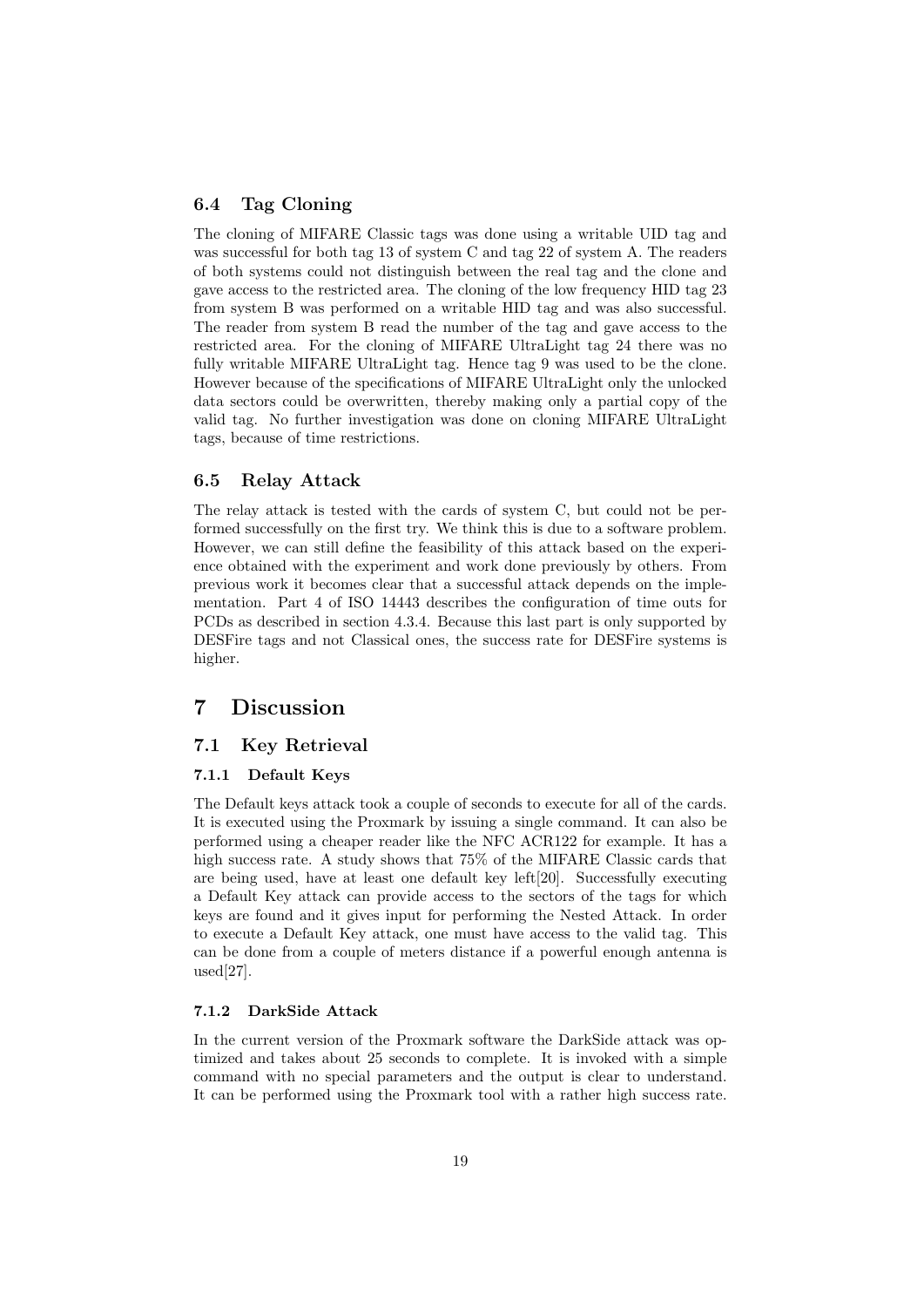Sometimes it will freeze during the execution, but since there is no error message, it is most likely a software bug and hopefully it will be fixed in the later revisions of the Proxmark software. If successful, this attack will provide the A key for sector 0 of the tag, which can then be used as an input for the Nested Attack. Just as in the case of the Default Key attack one must have access to the valid tag in order to perform it.

#### 7.1.3 Snooping and MFKey

Theoretically the Snooping and MFKey attack is pretty fast. However, it can take some time while the attacker is waiting for a valid authentication to occur on the reader that he is snooping on. Also he may have to retry the snooping procedure multiple times until he/she is able to record a complete authentication handshake. In order to perform this attack, the attacker needs to be familiar with the authentication protocol for MIFARE Classic tags. He/she must recognise which part of the conversation between the reader and the tag is the authentication handshake and must be able to extract the needed values from it. As long as the entire conversation was recorded, this was pretty easy to do. This attack can be performed with the Proxmark or any other High Frequency RFID device, which supports traffic snooping. During this research this kind of attack was only performed for two tags, so we can not draw an accurate conclusion for the success rate of the attack. However, from what we were able to see, it seems that if the attacker manages to record a complete authentication handshake, then the attack is feasible. As the DarkSide attack is successful, the attack will provide the A key for sector 0 of the tag, which can then be used as an input for the Nested Attack. In order for the attacker to pull off the attack by using the Proxmark with its standard antenna, he/she will need to place the antenna between the authenticating reader and the valid tag, while the authentication is taking place. This is not feasible in most situations, however snooping can be performed from a distance by using a more powerful antenna[27]. Using a better antenna will also improve the snooping itself, making it easier to capture all the parts of the conversation.

#### 7.1.4 Nested Attack

The time needed to perform the Nested attack is different based on the type of MIFARE Classic tag on which it is performed. 4K tags take longer than 1K tags. However, this is logical, because for the 4K tags four times more keys need to be retrieved. Other than that, the attacks on both types are fast and will be completed within 1-2 minutes. The attack itself is easy to perform, but for the 4K tags, with the bug in the current revision of the Proxmark software, the attacker needs some programming skills in order to create a script or a program which will extract and arrange the found keys from the console output. This can also be done manually but it will take some time to copy and order 128 keys every time the attack needs to be performed. The attack can be performed with the Proxmark and although theoretically it should be also possible with the NFC reader, we were not able to get it to work. If we consider the bug which freezes the software, to be a successful execution of the attack, simply because all the keys are already found, then the attack has a rather high success rate. When successfully executed, the attack will provide all of the sector keys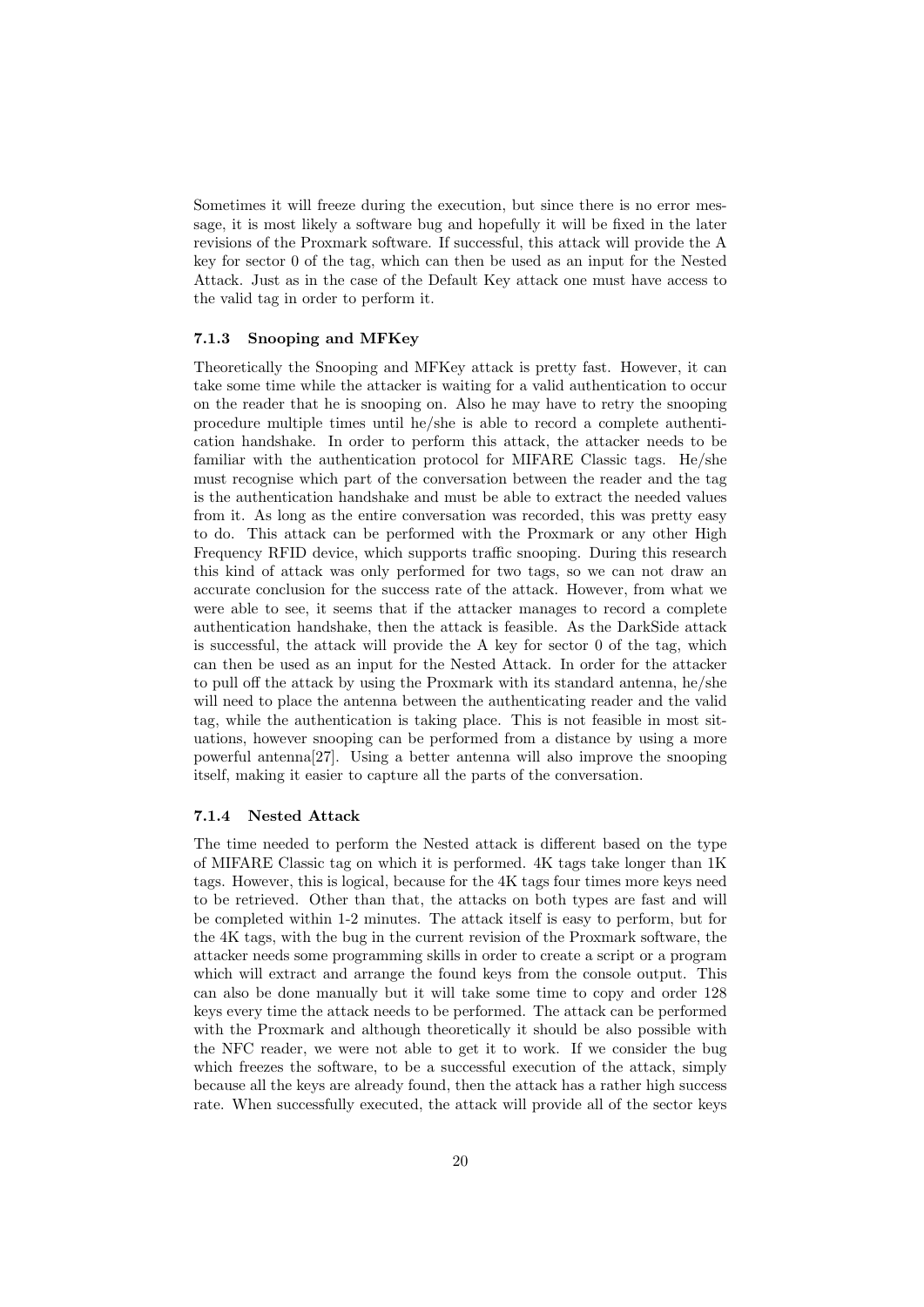for for the given tag, thereby making it possible to dump the content of the tag if the access rights bits also allow for it. In order to be performed, the Nested attack requires one known sector key of the valid tag and also access to it for the duration of the attack.

# 7.2 Tag Emulating

Once the content of a tag is retrieved, the emulation process does not take any time to complete. It is easily performed by executing one of a couple of simple commands. The Proxmark tool can be used to emulate most of the high and low frequency tags. The success rate with revision 840 of the Proxmark software and the default antennas seems to be intermediate. The gain from this attack is fooling the reader that a valid tag is presented to it and gaining access to a restricted area. The attacker must make sure that he/she is not seen while presenting the emulating device to the reader.

## 7.3 Tag Cloning

The tag cloning is very similar to the tag emulation attack, but it has some advantages over it. Like the tag emulating once the content of a tag is retrieved, it takes minimal time to write a clone of the valid tag and it is easy to perform. The success rate seems to be higher than the one for the tag emulation. This is, because the problem with the not responding reader is not present with tag cloning. The tag cloning can be performed with the Proxmark tool. However, special writable tags are also needed. The gain is the same as with tag cloning: fooling the reader that a valid tag is presented to it and gaining access to a restricted area. Unlike in case of the tag emulation, the attacker does not need to be extra cautious concerning visibility.

## 7.4 Relay Attack

Although the relay attack takes more time to get it working, it is a feasible attack when no keys or not all of the keys can be retrieved. The environment is harder to setup than for the other attacks. Two environments need to be setup and they need to be connected through a network. Timing of the attack is important to make the attack successful. Differences in implementation of the system are the defining factor for the success rate of the attack.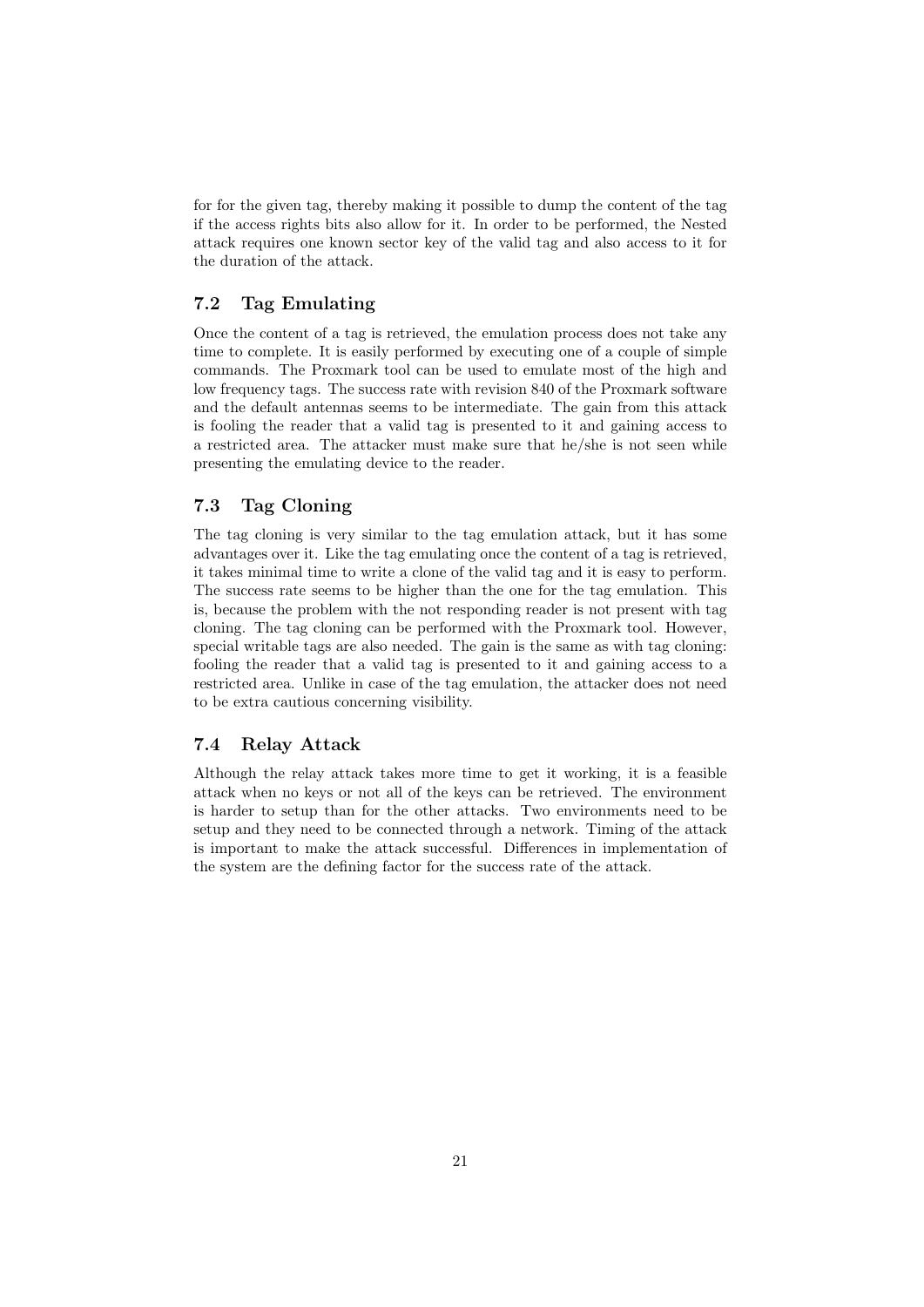|               | Time    | Knowledge & Skills                                                            | Resources                                 | <b>Success Rate</b> | Requirements                                     |
|---------------|---------|-------------------------------------------------------------------------------|-------------------------------------------|---------------------|--------------------------------------------------|
| Default keys  | little  | easy                                                                          | Proxmark3                                 | high                | Access to valid tag                              |
|               |         |                                                                               | NFC reader                                |                     |                                                  |
| DarkSide      | little  | easy                                                                          | Proxmark3                                 | rather high         | Access to valid tag                              |
| Snooping      | average | intermediate                                                                  | Proxmark3                                 |                     | Access to a valid<br>authentication<br>handshake |
| Nested attack | little  | intermediate/easy                                                             | Proxmark3<br>/NFC reader                  | rather high<br>low  | Access to valid tag                              |
| Emulate tag   | little  | easy                                                                          | Proxmark3                                 | intermediate        | Dump of a valid tag                              |
| Clone tag     | little  | easy                                                                          | Proxmark3<br>NFC reader<br>A writable tag | high                | Dump of a valid tag                              |
| Relay attack* | a lot   | intermediate                                                                  | $2x$ NFC reader                           |                     | Simultaneous access to<br>valid tag and reader   |
|               |         | Attack can be performed without knowing the keys for tags that use encryption |                                           |                     |                                                  |

Table 7: Tested attacks feasibility overview

# 8 Conclusion

The research question of this report asks for guidelines on which to focus on when assessing a RFID access control system. Based on the tests performed while conducting this research, it becomes clear that there are multiple attacks which can easily be conducted against various implementations of such access control systems. Based on the types of RFID tags that are being used a different security level is established with specific vulnerabilities. Therefore it is logical that the first step, when assessing such a system must be to identify the type of tags which are being used.

If the system makes use of low frequency tags, this should automatically be considered as a security flaw, because of the lack of encryption functionality of those tags and the ease with which they can be cloned or emulated. There are however some low frequency tags which implement access control bits for reading the UID. If such tags are used, the rest of the implementation should be carefully inspected in order for such a system to be classified as secure.

In case high frequency tags are being used in the implementation, there are different aspects to focus on depending on the type of the tags. For MIFARE Classic, there are two very important things that need to be checked. Firstly, one has to make sure that there are no default keys left on any of the sectors of the tag. The new keys should be random and different for every sector. Also the random generator used to produce the keys should be inspected, its output should be as random as possible without any hidden patterns which can be used for predicting the keys. If all this is correctly implemented, the key retrieval attacks will have lower success rate. Secondly, the implementation of the system should properly make use of the encryption capabilities of the MIFARE Classic tags. This means that authentication information should be stored on the encrypted data sectors, and it should be used in the decision of the reader to give or decline access to the restricted area. Implementations which make use only of the UID of the tag should be considered less secure.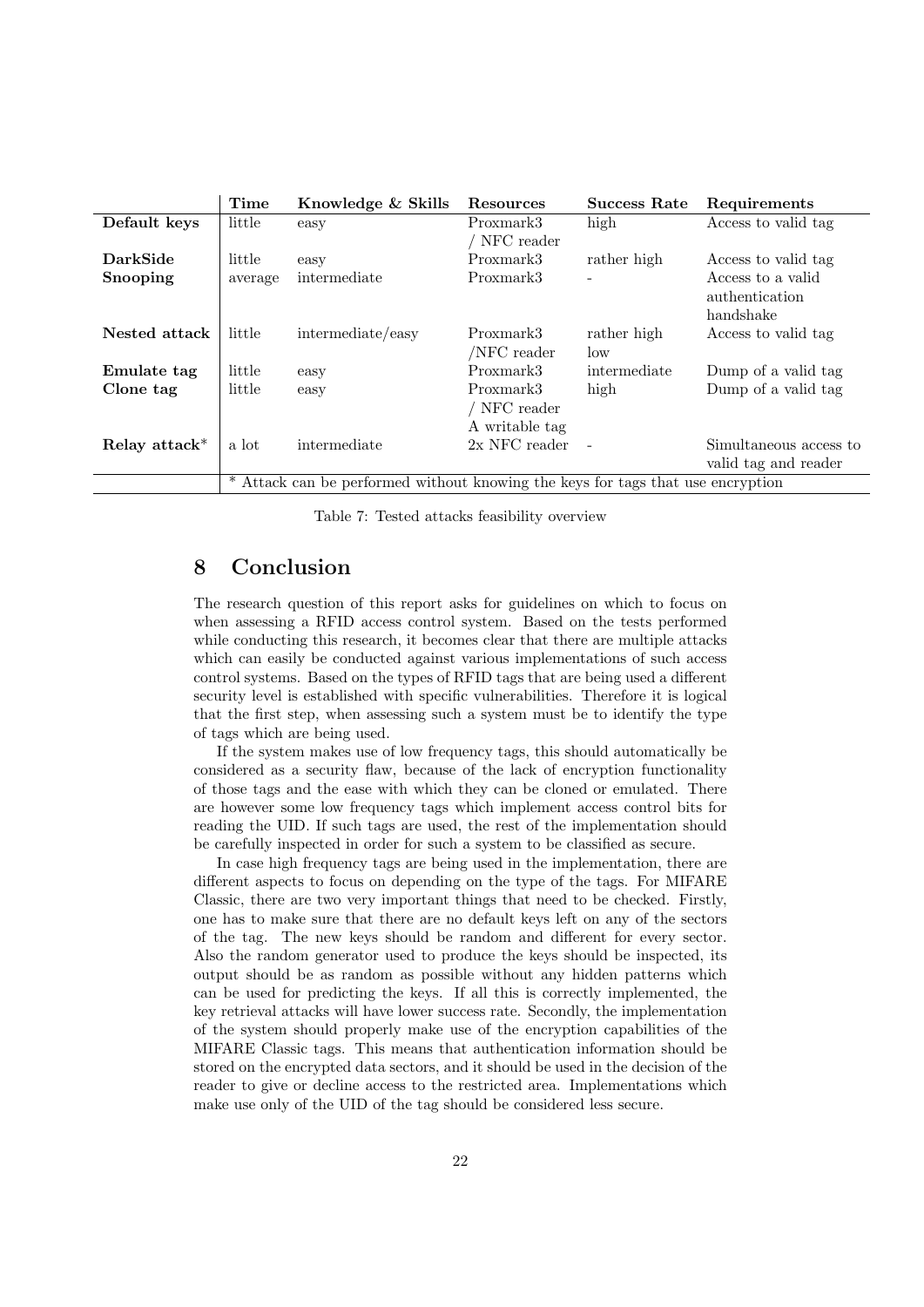When MIFARE DESFire is used, this is already a sign for a more secure system. From the researched attacks in this report, only the relay attack is feasible against DESFire tags. There are still some other attacks which can be performed against this type of tags. For example a side channel attack is one of them. However, those attacks require good knowledge and more expensive equipment  $[6]$ , so they were not examined during in this research. When assessing a DESFire implementation, the same two things as for the Classic implementation should be looked into. The keys must be as random as possible and the encryption capabilities should be used correctly.

We consider MIFARE UltraLight not suitable for standard access control systems, because of the lack of encryption and the special functionality of the tags, which is designed for other types of RIFD systems. However, the One-Time-Pad bits of a UltraLight tag would make it suitable for special edge case implementations of access control systems. For example one such implementation can be a limited time access tag which is used as a visitors badge on systems with offline readers. If such a system is being assessed, there is one important thing that needs to be verified. Before the reader changes the OTP bits and gives access to the restricted area, he/she should verify that the OTP bits are still writable, and are not locked by the lock bits. If they are locked, the reader will not be able to change them from 0 to 1, thereby the tag will be left valid forever[28].

If another type of high frequency tags is used, further research should be conducted in order to find the specific weaknesses for that type and give advice on how to assess a system which makes use of it.

Regardless of the used tags, there are a few other aspects of the implementation and the company policy which need to be assessed in order for a system to be considered secure. First of all, no sensitive information like BSN numbers, salary amounts, etc. should be written on the tags. This will lower the negative effect in case the data of a tag is being successfully dumped by the attacker. Secondly, the employees should be security aware. They need to know what the risks are and how to lower them. Security awareness will also prompt them to use the system correctly, without any misusing of functionalists. Thirdly, if a system is to be considered really secure, it should provide special enclosures such as aluminium Faraday cages for the RFID tags when they are not used. Those enclosures should prevent any communication to the tag when such is not supposed to happen, thereby making most of the attacks less feasible. And finally the surveillance implementation should be assessed in order to verify that all of the readers are being watched closely. This needs to be done in order to detect when an attacker is presenting an antenna to the reader instead of a valid tag, thereby making the emulating and relay attack less feasible.

Based on the findings of this research, we believe that by following those guidelines, one should be able to perform sufficient assessment of a RFID access control system implementation for a fairly secure environment. In case a high secure environment needs to be assessed, those guidelines will most likely not be enough and some further research will need to be conducted.

Further research could evaluate the attacks that are not investigated in this study. Among these attacks are the more expensive side channel analysis and physical attacks. Furthermore, there are more advanced methods for identifying the exact type of a tag than described in this report.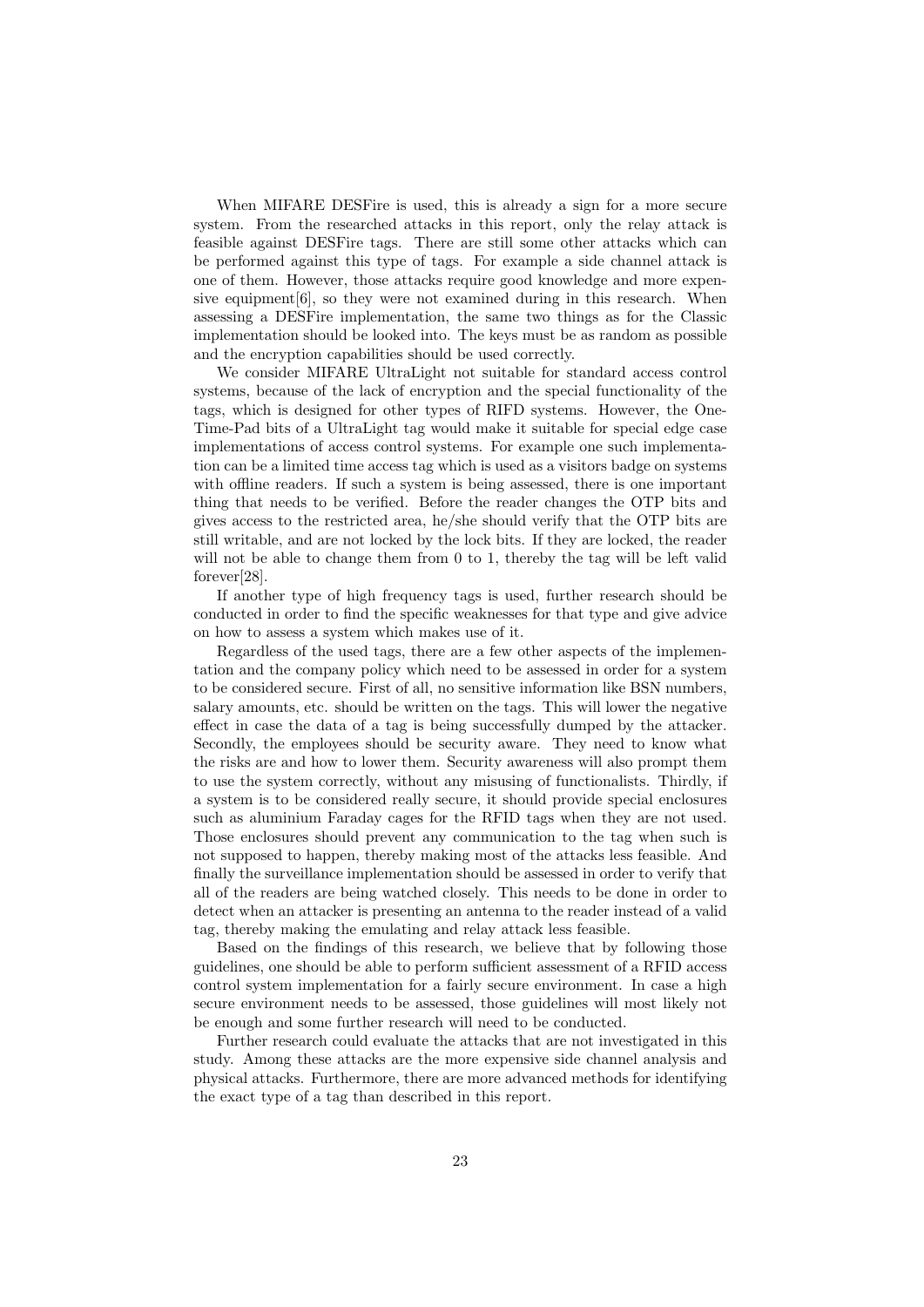# Acronyms

- 3DES Triple-DES. 6, 25
- HF High Frequency. 7, 25
- IEC International Electrotechnical Commission. 4, 25
- ISO International Organization for Standardization. 4, 25
- LF Low Frequency. 7, 25
- NFC Near Field Communication. 6, 25
- NUID Non-Unique IDentifier. 8, 25
- OTP one-time-programmable. 9, 25
- PCD Proximity Coupling Device. 4, 25
- PICCs Proximity Integrated Circuit Cards. 4, 25
- RFID Radio Frequency Identification. 4, 25
- UHF Ultra High Frequency. 7, 25
- UID Unique Identifier. 10, 25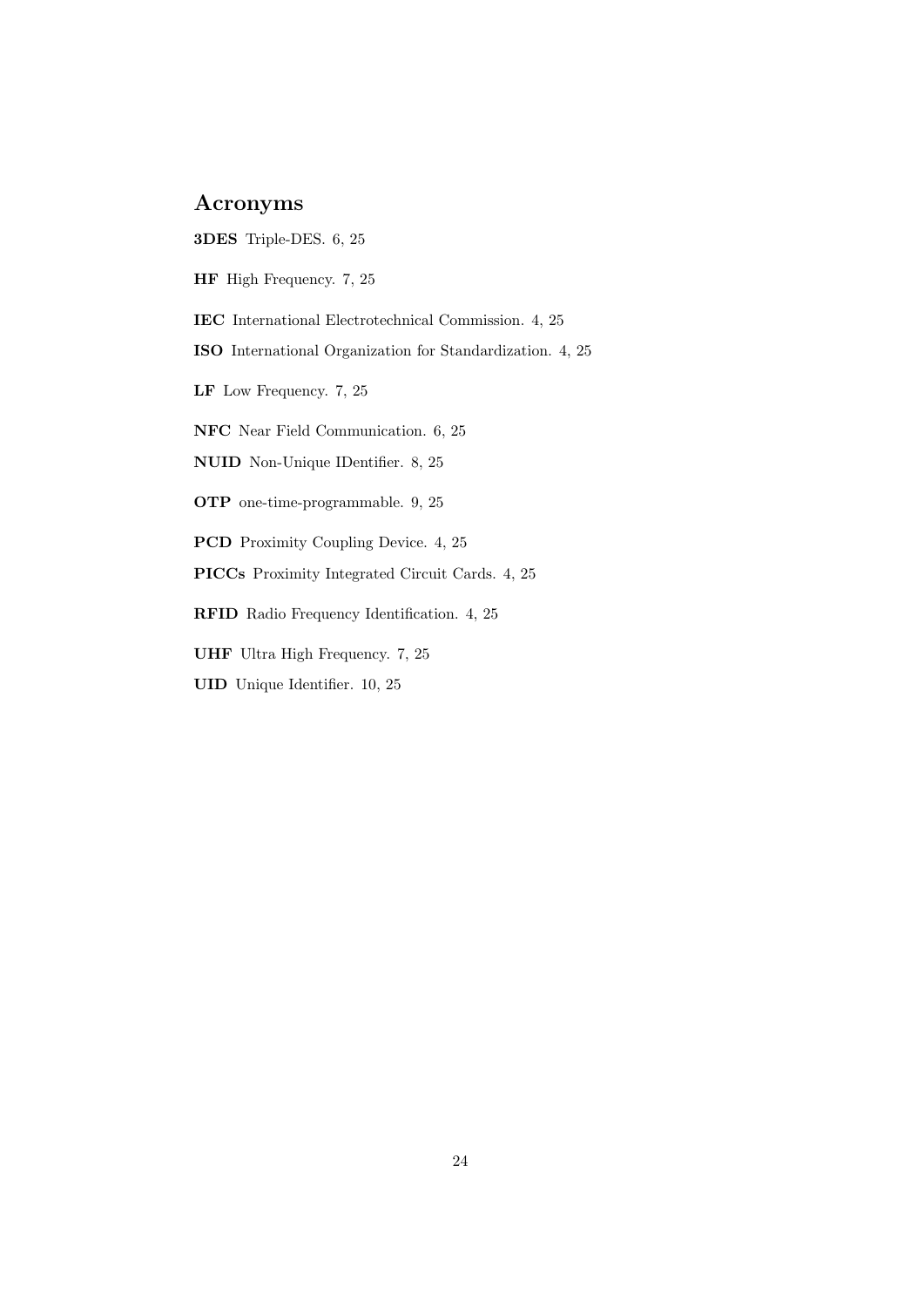| <b>Tag</b>       | <b>Type</b>                      | Description                         | Frequency |
|------------------|----------------------------------|-------------------------------------|-----------|
| 1                | HID - Writable                   | Proxmark Demo Card                  | Low       |
| $\overline{2}$   | HID - Writable                   | Proxmark Demo Card                  | Low       |
| $\sqrt{3}$       | HID Proxcard II                  | Proxmark Demo Card                  | Low       |
| 4                | <b>SKIDATA</b>                   | Ski Resort Card                     | Low       |
| $\bf 5$          | HID - Writable                   | Proxmark Demo Card                  | Low       |
| 6                | MIFARE Classic 1K - UID Writable | Proxmark Demo Card                  | High      |
| 7                | MIFARE Classic 1K - UID Writable | Proxmark Demo Card                  | High      |
| 8                | MIFARE Classic 1K                | Proxmark Demo Card                  | High      |
| $\boldsymbol{9}$ | MIFARE UltraLight                | Proxmark Demo Card                  | High      |
| 10               | MIFARE Classic 4K                | Proxmark Demo Card                  | High      |
| 11               | MIFARE Classic 4K                | Proxmark Demo Card                  | High      |
| 12               | MIFARE Classic 1K                | Demo Kit 1 Card (System C)          | High      |
| 13               | MIFARE Classic 1K                | Demo Kit 1 Card (System C)          | High      |
| 14               | MIFARE Classic 1K                | Demo Kit 1 Card (System C)          | High      |
| 15               | MIFARE DESFire                   | Demo Kit 1 Card (System C)          | High      |
| 16               | MIFARE DESFire                   | Demo Kit 1 Card (System C)          | High      |
| 17               | MIFARE Classic 1K                | External Company 3 Badge            | High      |
| 18               | MIFARE Classic 4K                | Anonymous OV chipcard               | High      |
| 19               | MIFARE Classic 4K                | Anonymous OV chipcard               | High      |
| $20\,$           | MIFARE Classic 4K                | Anonymous OV chipcard               | High      |
| 21               | MIFARE Classic 4K                | Anonymous OV chipcard               | High      |
| 22               | MIFARE Classic 1K                | External Company 1 Badge (System A) | High      |
| 23               | <b>HID</b>                       | External Company 2 Badge (System B) | Low       |
| 24               | MIFARE UltraLight                | Disposable GVB 1 hour ticket        | High      |
| 25               | MIFARE UltraLight                | Disposable GVB 1 hour ticket        | High      |
| $26\,$           | MIFARE UltraLight                | Disposable GVB 1 hour ticket        | High      |
| 27               | MIFARE UltraLight                | Disposable GVB 1 hour ticket        | High      |
| 28               | <b>MIFARE DESFire</b>            | London Transport OYSTER Card        | High      |
| 29               | MIFARE Classic 4K                | Personal OV chipcard                | High      |
| 30               | MIFARE DESFire                   | University Badge                    | High      |
| 31               | EM410X                           | Demo Kit 2 Tag (System D)           | Low       |

# A Appendix: List of used tags

Figure 2: An overview of all the tags that were used throughout this research.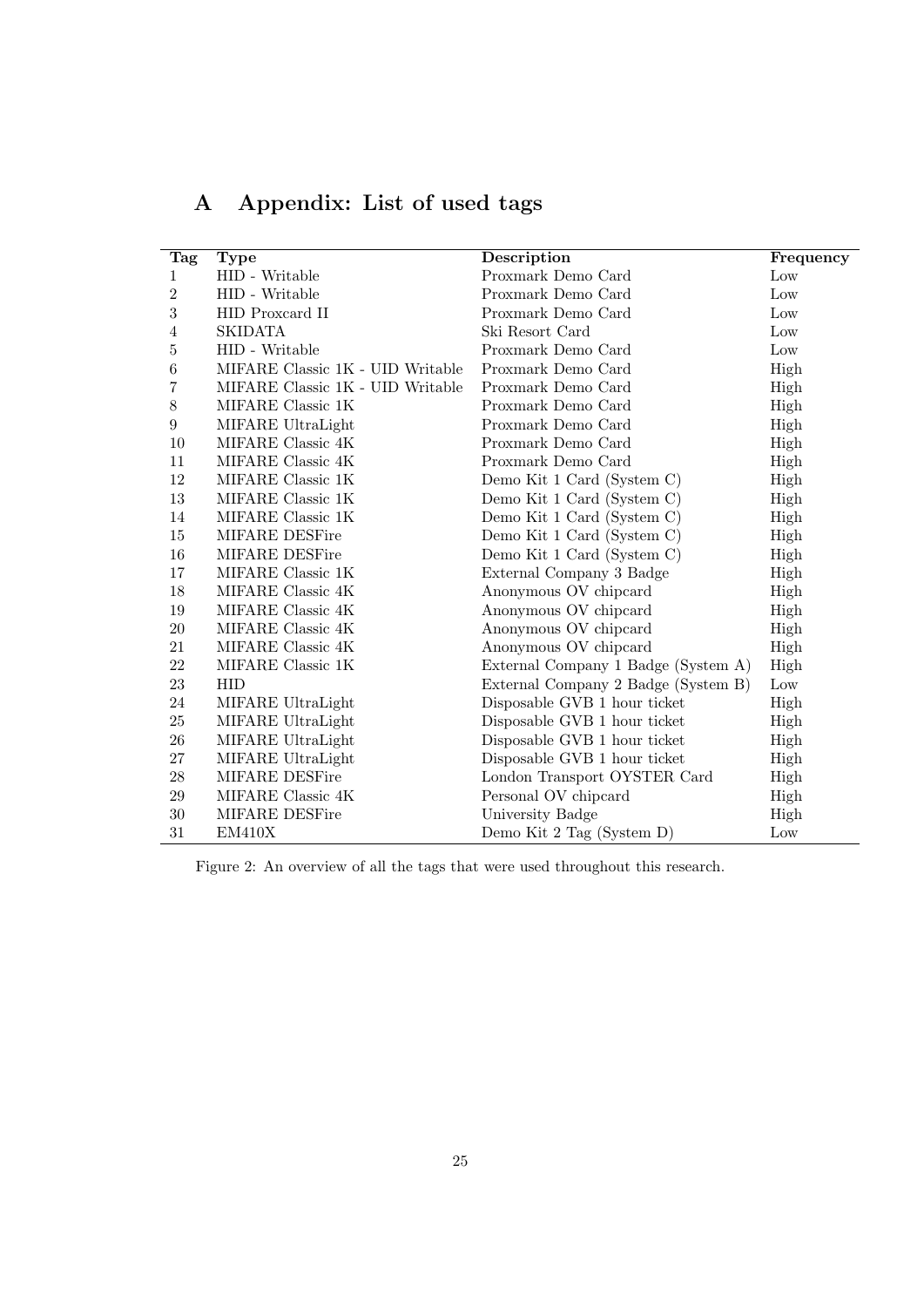| <b>Tag</b>       | <b>Type</b>                         | <b>Keys Retrieved</b> | Dumped      | Cloned | Emulated    |
|------------------|-------------------------------------|-----------------------|-------------|--------|-------------|
| $\mathbf{1}$     | <b>HID</b> - Writable               | N/A                   | $\sqrt{}$   |        |             |
| $\overline{2}$   | HID - Writable                      | N/A                   |             |        |             |
| 3                | HID Proxcard II                     | N/A                   |             |        |             |
| $\overline{4}$   | <b>SKIDATA</b>                      | N/A                   |             |        |             |
| $\bf 5$          | HID - Writable                      | N/A                   | $\sqrt{}$   |        |             |
| $\,6$            | MIFARE Classic 1K                   | $\sqrt{}$             | $\sqrt{}$   |        |             |
| 7                | $\text{MIFARE}$ Classic $1\text{K}$ |                       | $\sqrt{}$   |        |             |
| $8\,$            | MIFARE Classic 1K                   | $\sqrt{}$             | $\sqrt{}$   |        |             |
| $\boldsymbol{9}$ | MIFARE UltraLight                   | $\rm N/A$             |             |        |             |
| 10               | MIFARE Classic 4K                   | X                     |             |        |             |
| 11               | MIFARE Classic 4K                   | $\sqrt{}$             | $\sqrt{}$   |        |             |
| 12               | MIFARE Classic 1K                   | $\sqrt{}$             | $\sqrt{}$   |        |             |
| 13               | MIFARE Classic 1K                   |                       |             |        |             |
| 14               | MIFARE Classic 1K                   | X                     |             |        |             |
| 15               | <b>MIFARE DESFire</b>               |                       |             |        |             |
| 16               | MIFARE DESFire                      |                       |             |        |             |
| 17               | MIFARE Classic 1K                   |                       | $\sqrt{}$   |        |             |
| 18               | MIFARE Classic 4K                   |                       | X           |        |             |
| 19               | MIFARE Classic 4K                   |                       | $\mathbf X$ |        |             |
| $20\,$           | MIFARE Classic 4K                   |                       | $\mathbf X$ |        |             |
| 21               | MIFARE Classic 4K                   |                       | $\mathbf X$ |        |             |
| 22               | MIFARE Classic 1K                   |                       | $\sqrt{}$   |        | $\mathbf X$ |
| 23               | <b>HID</b>                          | N/A                   | $\sqrt{}$   |        |             |
| $24\,$           | MIFARE UltraLight                   | N/A                   | $\sqrt{}$   | X      |             |
| $25\,$           | MIFARE UltraLight                   | N/A                   | $\sqrt{}$   |        |             |
| 26               | MIFARE UltraLight                   | N/A                   | $\sqrt{}$   |        |             |
| $27\,$           | MIFARE UltraLight                   | N/A                   |             |        |             |
| $28\,$           | MIFARE DESFire                      |                       |             |        |             |
| 29               | MIFARE Classic 4K                   |                       | X           |        |             |
| $30\,$           | MIFARE DESFire                      |                       |             |        |             |
| 31               | EM410X                              | N/A                   |             |        | $\mathbf X$ |

# B Appendix: Achievements from the performed attacks

Table 8: Achievements from the performed attacks against the different tags.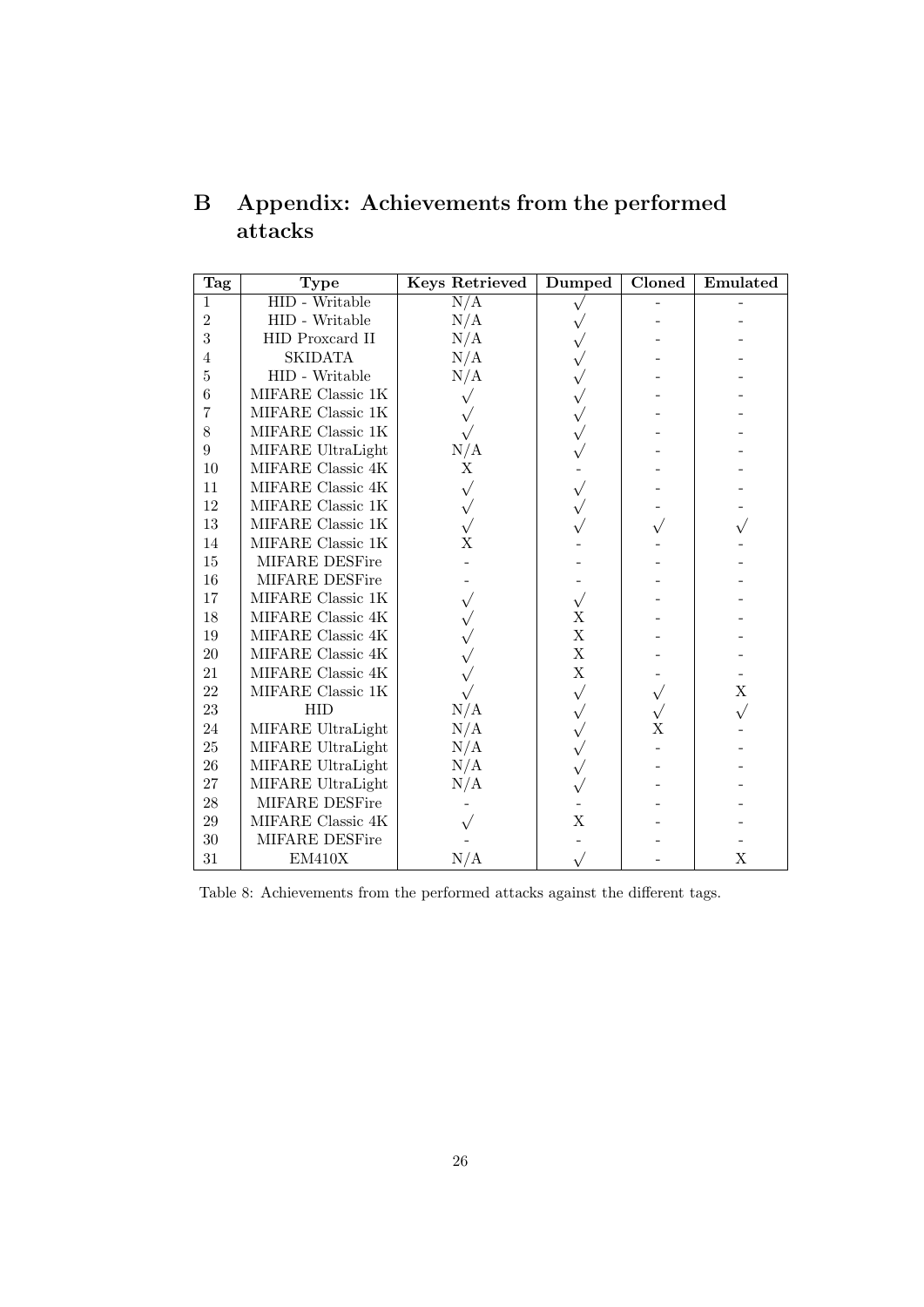# C Appendix: Script for 4K cards

Listing 1: keystring.pl

```
\#!/usr/bin/perluse strict;
my @ logfile = ();
my $ flag = 0;my \text{block};
my %aKeys ;
my %bKeys ;
my $counter = 0;
my $ \frac{1}{3} final String = "";
for my $i (0 : 253) {
           kaKeys\{ $i \} = "XXXXXXXXXX ;
           bKevs\{ fi\} = "XXXXXXXXXX ;
}
\textcircled{a} logfile = \mathbf{qx}(\text{cat } \text{keyz.txt});for my \i (Qlogfile) {
#print "$i";
           if ( \text{flag} = 1 \&\& \text{Si} = m' ^ (Found valid key : ) ([0-9a-f]*).*$/) {
                      $aKeys$block} = $2;$flag=0;
#print "Key A Block $block \longrightarrow $2\n\cdot n";
           }
           if (\hat{\mathbf{s}} i = m' (uid) (.*) [ ] (.*) [ ] (trgb1=)([0-9]*)[ ] (trgkey=0).* \ / ]
                      $flag = 1;$block = $5;\} else \{$flag=0;
           }
}
while (\text{\$counter} < 256) {
           $ \mathfrak{final} \text{String} = " \mathfrak{final} \text{String} \mathfrak{A} \text{Kevs} \{\mathfrak{S} \text{counter}\}".#print "A counter $counter \longrightarrow $aKeys{$counter}\n";
           % counter += 4;
}
$flag = 0;
% counter = 0;
for my $i (@logfile) {
           if (\text{flag} = 1 \&\text{& } \text{Si} = \text{m}/(\text{Found valid key}:)([0-9a-1]*).*\$/)
```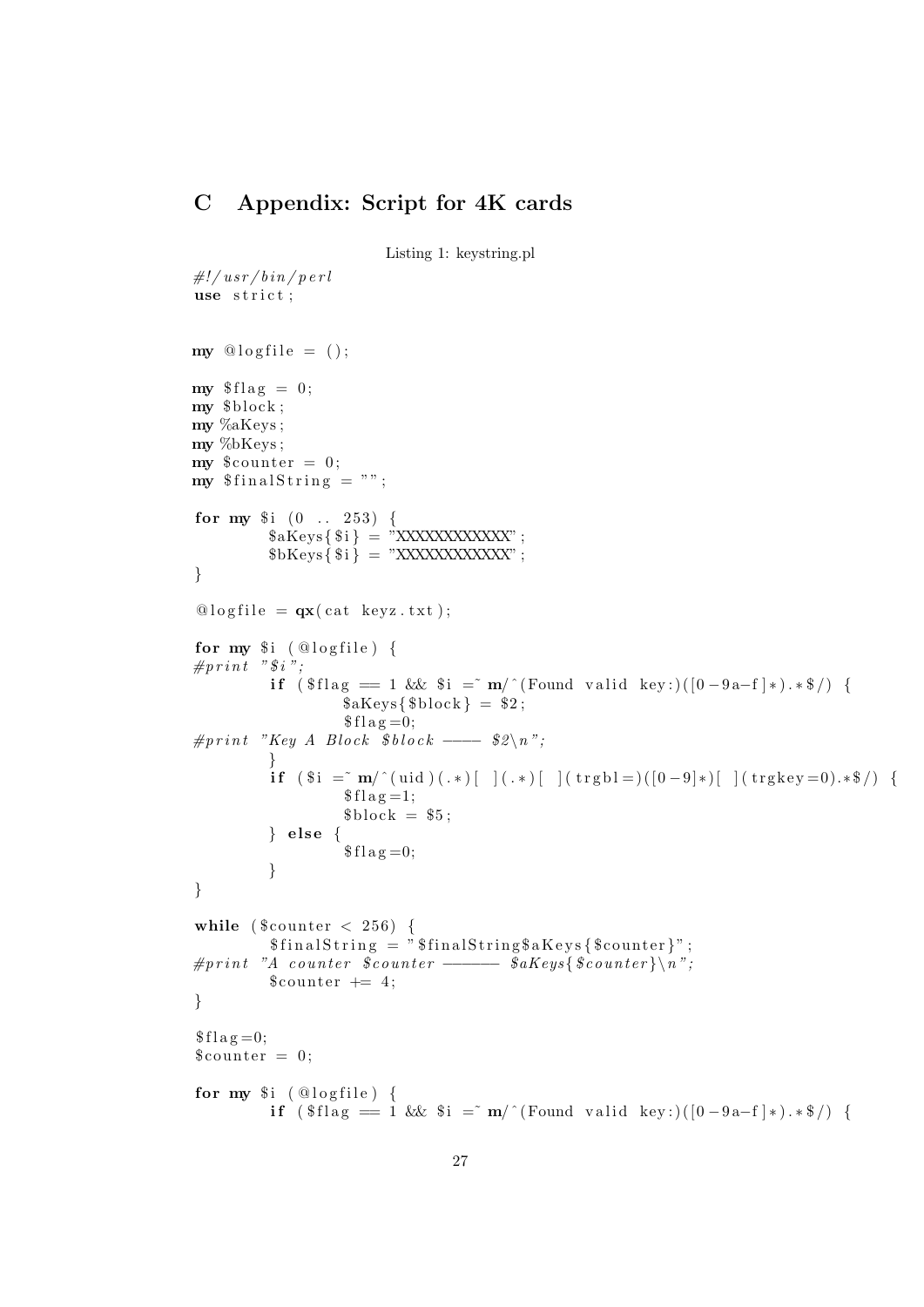```
$bKeys$block} = $2;$flag = 0;
#print "Key B Block $ block \rightarrow \&2\n";
            }
            if (\hat{\mathbf{s}}) = \hat{\mathbf{m}}' (uid)(.*) |\cdot| (.*) |\cdot| (trgbl=)([0-9]*| | (trgkey=1).*$/) {
                        $ f l a g = 1;
                        block = $5;\} else {
                         $flag=0;
            }
}
while (% counter < 256) {
             $ \mathfrak{final} \text{String} = " \mathfrak{final} \text{String\$b} \text{Keys} \{\mathfrak{K} \text{counter}\} " \ ;#print "B counter $counter \longrightarrow $bKeys{$counter}\n";
            % counter += 4;
}
print "$ \mathsf{finalString} \nightharpoonup n" ;
```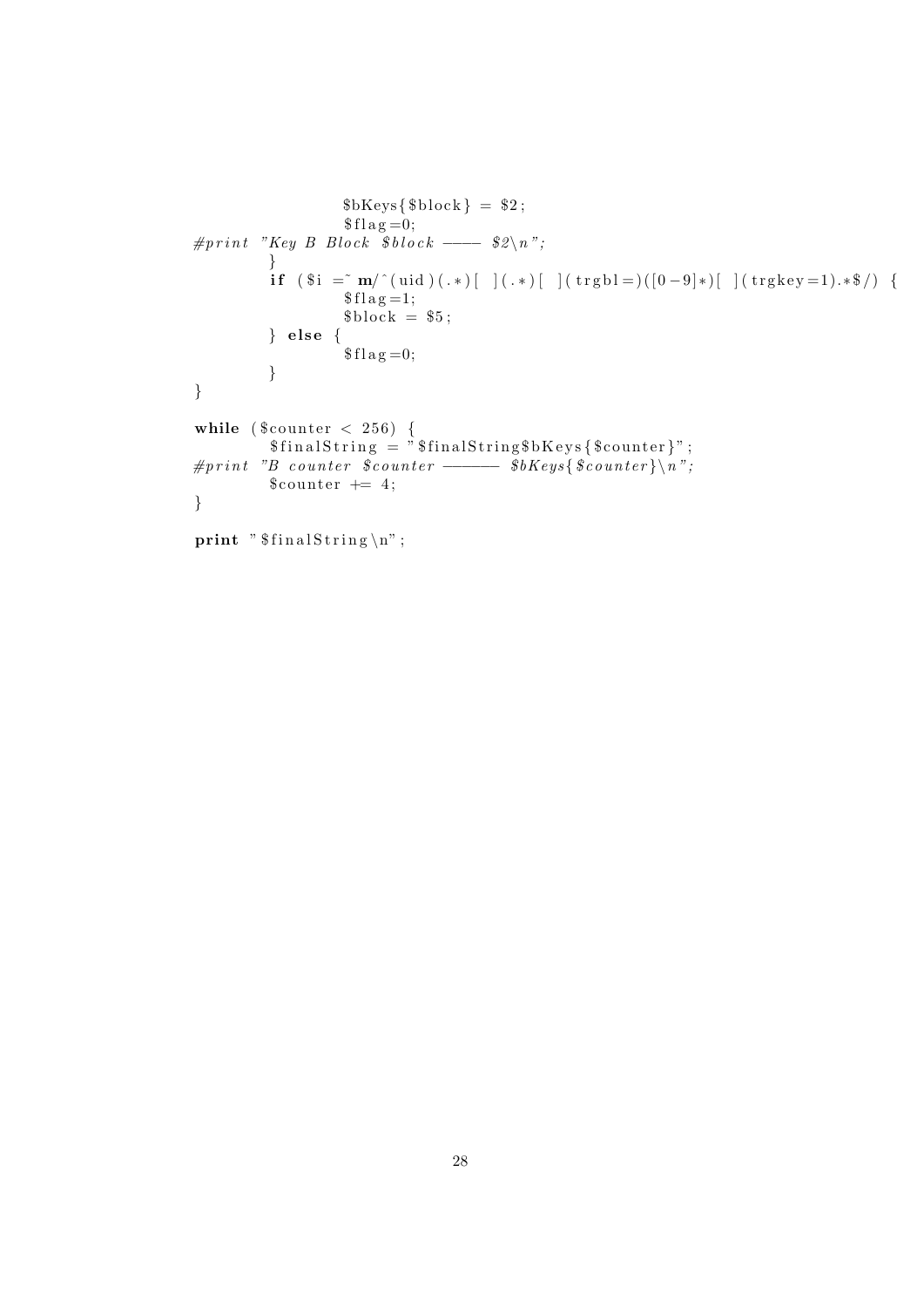# References

- [1] Nicolas T Courtois. "The dark side of security by obscurity". In: International Conference on Security and Cryptography (2009).
- [2] Gerhard De Koning Gans, JH Hoepman, and FD Garcia. "A practical attack on the MIFARE Classic". In: Smart Card Research and . . . (2008).
- [3] F.D. Garcia et al. "Wirelessly Pickpocketing a Mifare Classic Card". In: 2009 30th IEEE Symposium on Security and Privacy (2009). issn: 1081- 6011. doi: 10.1109/SP.2009.6.
- [4] Flavio D Garcia et al. "Dismantling MIFARE Classic". In: ESORICS 2008. 2008, pp. 97 -114. ISBN: 9783540883128. DOI: 10.1007/978-3-540-88313-5\\_7.
- [5] Wee Hon Tan. "Practical attacks on the Mifare Classic". In: Imperial College London (2009).
- [6] David Oswald and Christof Paar. "Breaking Mifare DESFire MF3ICD40: Power Analysis and Templates in the Real World". In: CHES 2011, Nara  $(2011-09-30)$ .
- [7] Aikaterini Mitrokotsa, Melanie R Rieback, and Andrew S Tanenbaum. "Classification of RFID attacks and Defenses". In: Gen (2010).
- [8] Pawel Rotter. "A framework for assessing RFID system security and privacy risks". In: IEEE Pervasive Computing 7.2 (2008), pp. 70–77.
- [9] Gerhard P Hancke. "Practical attacks on proximity identification systems". In: Security and Privacy, 2006 IEEE Symposium on. IEEE. 2006,  $6$ – $pp.$
- [10] Wolfgang Issovits and Michael Hutter. "Weaknesses of the ISO/IEC 14443 protocol regarding relay attacks". In: 2011 IEEE International Conference on RFID-Technologies and Applications (Sept. 2011), pp. 335-342. DOI: 10.1109/RFID-TA.2011.6068658.
- [11] M Weiss. "Performing relay attacks on ISO 14443 contactless smart cards using NFC mobile equipment". 2010.
- $[12]$  Identification cards Contactless integrated circuit(s) cards Proximity cards. Norm. 2000.
- [13] CardLogix Corporation. Smart Card Types. URL: http://www.smartcardbasics. com/smart-card-types.html (visited on 01/10/2014).
- [14] EM Microelectronic.  $EM4200$ . URL: http://www.emmicroelectronic. com/Products.asp?IdProduct=282 (visited on 01/22/2014).
- [15] KYLE E PENRI-WILLIAMS. "Implementing an RFID Mifare Classics Attack". In: (2009).
- [16] NXP. MIFARE Classic Data Sheet.
- [17] NXP. MIFARE DESFire Functional specification. 2008.
- [18] NXP. MIFARE UltraLight Data Sheet.
- [19] Nicolas T Courtois. "Card-Only Attacks on MiFare Classic and Break into Buildings Worldwide". In: (2009).